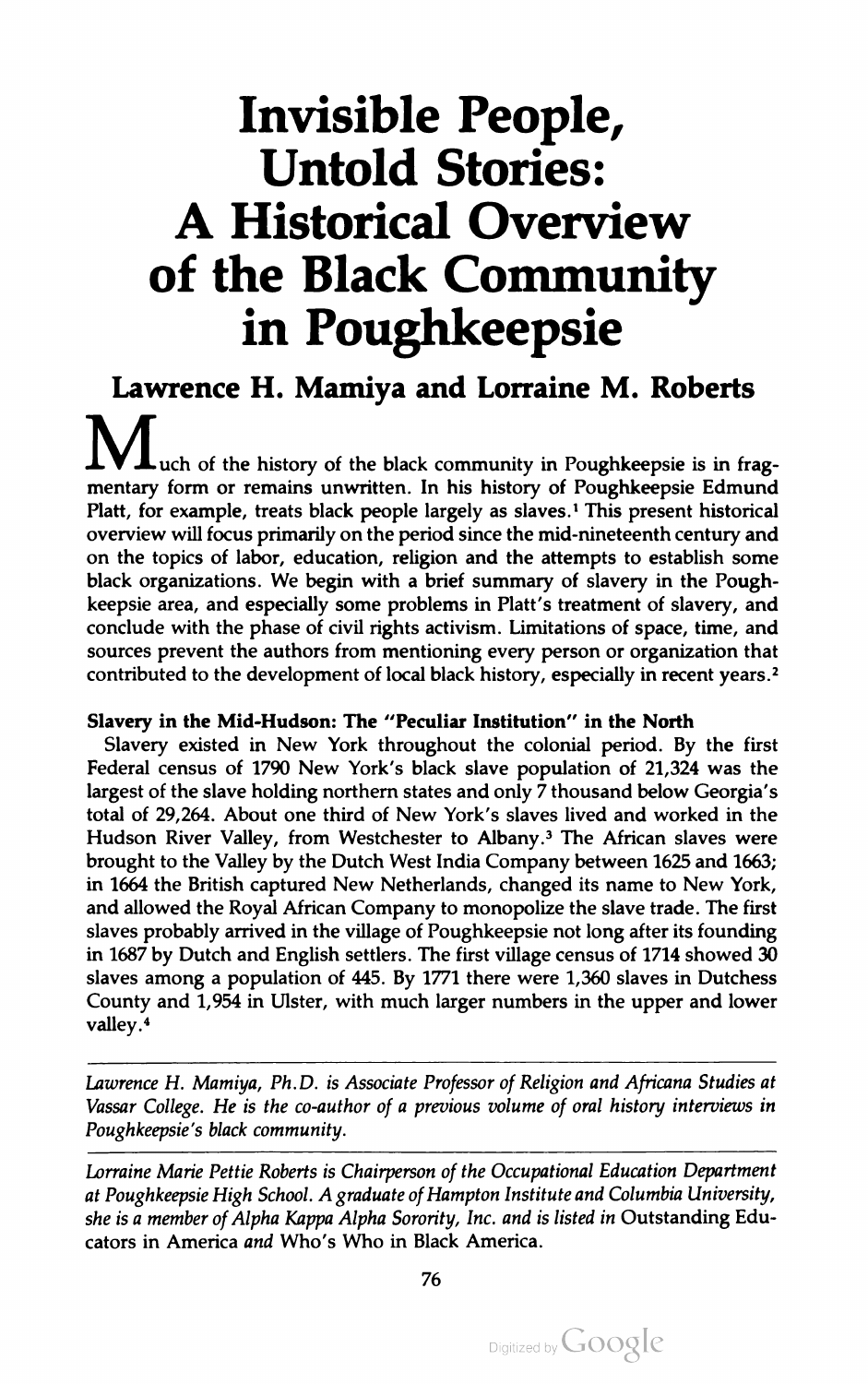Platt's treatment of the history of slavery in Poughkeepsie and Dutchess County tends to look at the slaves from the point of view of the slave masters, as objects that are acted upon. Very rarely does Platt examine the slaves as actors, as sub jects, as creators of their own history and as human beings with feelings of their own. Furthermore, Platt tends to emphasize the benign and benevolent side of slavery. He does not examine the brutality of the institution nor the general social and legal climate of the fear of retribution by the slaves for that harsh treatment, which was expressed in the " slave codes" of New York and in actual slave rebellions that took place in nearby areas like New York City, Albany and Kingston. Although he refers to the advertisements in the newspapers describing runaway slaves, Platt does not mention the fact that these acts of escaping and running away also represented the slaves' judgment about their own condi tion in physical and symbolic terms.

During slavery, there were a few recorded incidents where Negroes themselves owned slaves. Platt's account of slavery in Poughkeepsie gives an unex plained and somewhat misleading reference to "Toney Fox, a colored man" who manumitted a slave in 1804.<sup>5</sup> It makes him appear as one of the few Negro slave owners . However, the records indicate that the slave Margaret Fox was actually owned by the "Overseers of Poor" and Toney Fox, a colored laborer, applied for his wife's manumission from them on October 29, 1804, which apparently was granted .

There are several major lacunae in Platt's history of slavery. First, he does not mention the breaking up of slave families, which was perhaps the most painful and sorrowful act endured by slaves. For example, in 1715 on the Livingston Manor, <sup>a</sup> slave named Ben killed his owner John Dykeman for selling his daughter off themanor. In the hearings, presided over by Robert Livingston, Sr., it was determined that the murder was the sole act of <sup>a</sup> heartbroken and revengeful father. Second, Platt fails to examine the missionary and educational work of the Society for the Propagation of the Gospel of the Anglican Church begun in New York in 1701 among the slaves and Indians, which intended not only to Christianize them but also to make them more docile and obedient. In <sup>1750</sup> there was an Anglican mission operating in Poughkeepsie and in 1773 the Christ Episcopal Church was founded .?

Finally, Platt does not deal with the slaves' attempt to fuse African religious traditions in to Christian ones as it was exemplified in the Pinkster Festival. In <sup>a</sup> perceptive article, Williams-Myers has shown quite conclusively that the Pinkster Festival, which was celebrated for <sup>a</sup> week during Spring in the cities and towns of the Hudson Valley in the seventeenth and eighteenth centuries, was <sup>a</sup> syncretism of Dutch and African religious traditions. "Pinkster" probably was a Dutch corruption for "Pentecost."<sup>8</sup> Africans, free and slave, looked forward to the festival and its carnival atmosphere. As long as the institution of slavery existed, the Negroes celebrated Pinkster.

Slavery in the Mid -Hudson Valley affected all areas of social and personal rela tionships between blacks and whites. Even with the end of slavery in New York State in 1827 , the residential and social segregation of Negroes remained as an accepted social fact throughout the nineteenth and into the twentieth centuries .

### Poughkeepsie's Black Community in the Nineteenth Century: Religion, Education and Labor

Towards the end of the eighteenth century and during the early decades of the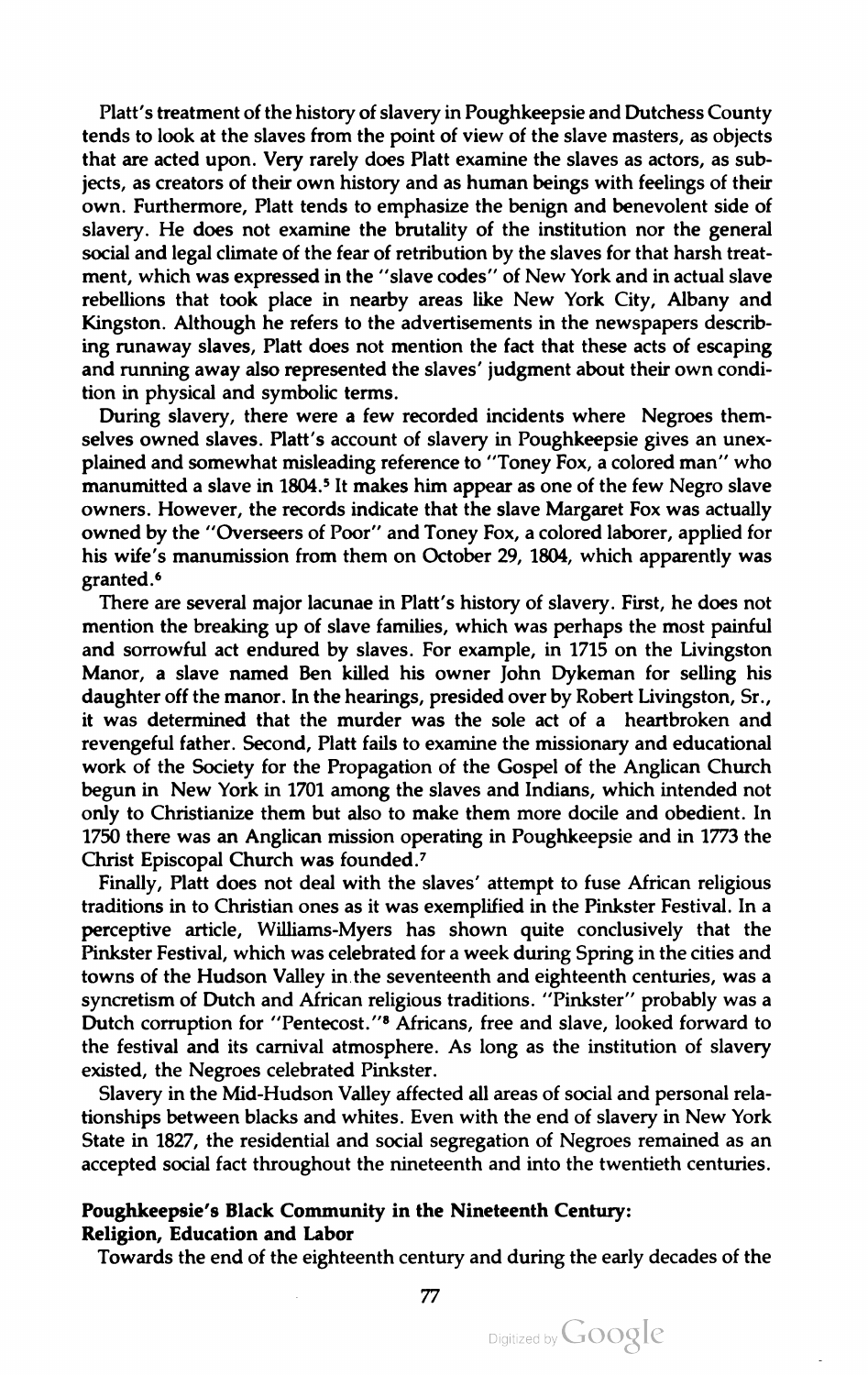nineteenth century , <sup>a</sup> number of all black areas or settlements were gradually formed in Dutchess County. At first they were composed of the few free blacks and runaway slaves and later these residents were joined by the newly manu mitted people who no longer wanted to live on their owner's farms and manor estates. The areas of Fishkill Landing and " Baxtertown" had the largest number of Negroes in the county prior to the emergence of Poughkeepsie as <sup>a</sup> city after 1854. Apparently there were two settlements, one in Fishkill Landing and one in the area of Baxtertown Road, since both becamethe locations of two A.M.E. Zion churches. Stories of Fishkill-Baxtertown recount its beginning in the inter marriage between freedmen and escaped slaves and the native Wappinger Indians who lived there.<sup>9</sup> During the first half of the nineteenth century in the village of Poughkeepsie , the black population was located in several clusters : first, on the fringes of the central business district bounded by Washington and Market Streets where some working class whites and recently arrived German immigrants also resided; second, on "Long Row" by the Almshouse; third, in the area of Catharine, Cottage, and Pine Streets.<sup>10</sup>

Abolitionist activity and religion were closely tied together in most areas of the United States and this proved to be true in the Mid-Hudson as well. Although Christianity was used to justify slavery to produce docile and obedient slaves, it also became a major moral challenge to the institution and a spur to abolitionist activity. In the eighteenth century, Quakers were well known for their early support of abolition and for their courageous participation in the Underground Rail road to help escaped slaves move to Canada. <sup>A</sup> Dutchess Quaker, Alfred Moore and his wife used their mill as <sup>a</sup> station on the underground railroad .11 From 1790 onward, the abolitionist movement was largely supported by Methodists and Congregationalists in the North and some Methodists and Baptists in the South. In the Mid-Hudson Freeborn Garretson, a Methodist circuit rider from Rhinebeck , not only helped to establish Methodism in the area, he also preached strongly against slavery.<sup>12</sup>

Bishop Asbury, who was the prime American figure in the establishment of Methodism, once said of Poughkeepsie in 1800, "This is no place for Methodism," after several futile attempts to introduce the faith.<sup>13</sup> Ironically, a Methodist class was soon established in 1803 in a private home and by 1805 there were enough members in the village to found the Washington Street Methodist<br>Episcopal Church. In Poughkeepsie and Dutchess County, Methodism also spread rapidly among the black population. Within a few decades of the abolition of slavery in New York State, three black Methodist churches were in existence, one in the village of Poughkeepsie, another on Baxtertown Road (Fishkill), and the other in Fishkill Landing (Beacon).

Mutual aid societies and churches were among the first social institutions created by black people. They existed in a symbiotic relationship; sometimes mutual aid societies gave rise to black churches and at other times churches helped to create mutual aid societies.<sup>14</sup> In a period before the creation of a federal welfare system , black people banded together to pool their meager resources to provide for their own sick, widows and orphans, and decent burials. Although the reasons are not fully known, the <sup>47</sup> colored members of the predominantly white Washington Street Methodist Church withdrew en masse and on November 12, 1837 formed the United Society, a mutual aid group that met for worship services for several years in the old Lancaster School (now Germania Hall).<sup>15</sup> Whether the withdrawal was sparked by a racial incident in the church,

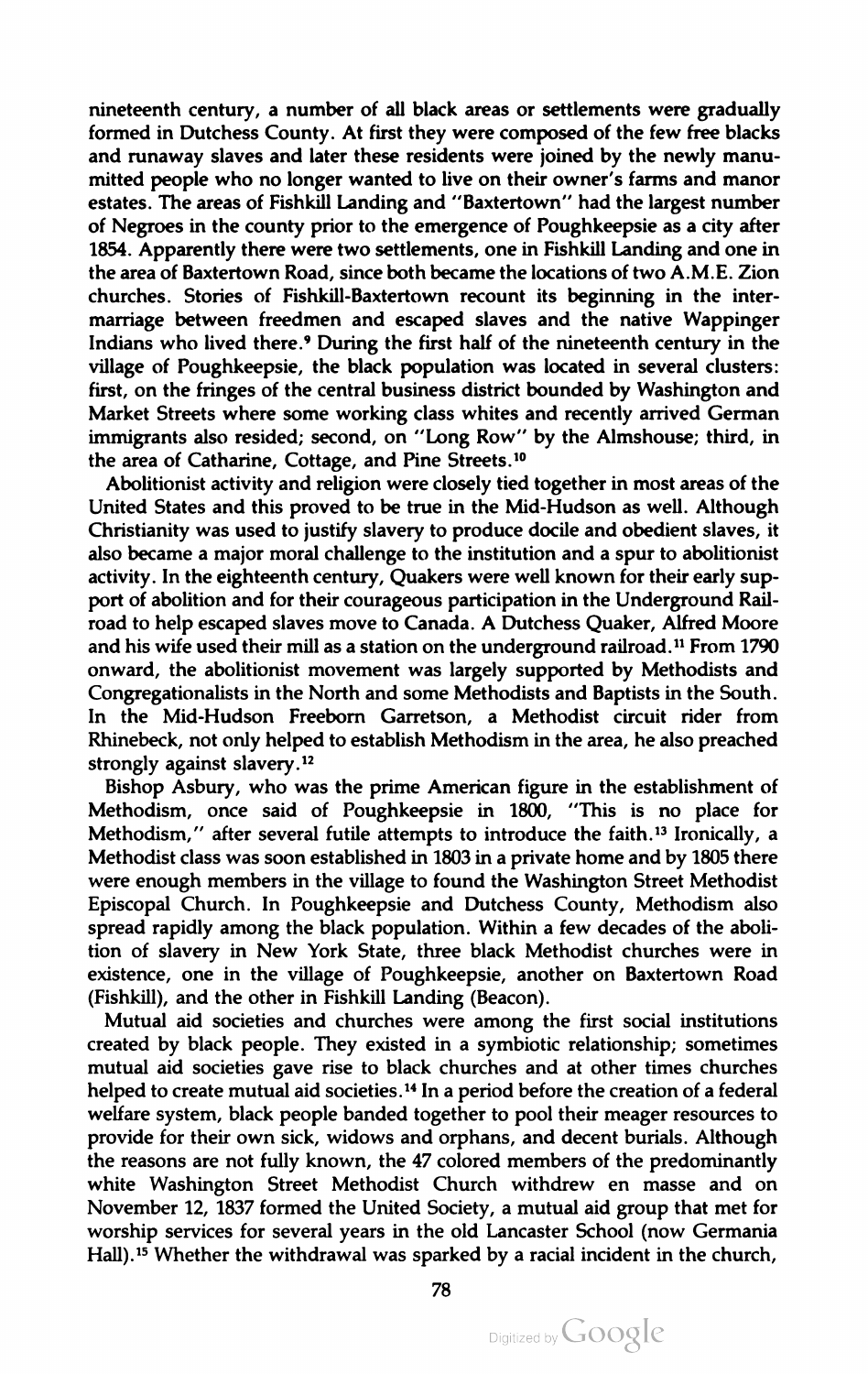by a more widespread feeling of second class treatment within worship services or by the desire for independence is not known. In <sup>1840</sup> the United Society pur chased a one-story frame building at <sup>102</sup> Catharine Street and also voted to affiliate with the newly -formed independent black denomination, the African Methodist Episcopal Zion Church . The Poughkeepsie church was organized under the name of the "Catharine Street" African Methodist Episcopal Zion Church. The first elected trustees were Ezekiel Pine, Uriah Boston, and Peter Lee.<sup>16</sup> The name of the founding pastor is not known for certain, although his name is given as the Rev. Jacob Thomas or Jacob Thompson in different documents.<sup>17</sup>

Louguen, Catherine Harris, Eliza Ann Gardner and the Rev. Thomas James.<sup>18</sup> The Zion denomination, which was organized in July 1822 in New York City, illustrated the close linkage between religion and abolitionism among black people. Although many black churches served as stations for the underground railroad for escaped slaves and other black denominations were active in aboli tionism during the late eighteenth and nineteenth centuries, it was the Zion denomination that became the church base for <sup>a</sup> number of legendary black abolitionists who were either preachers or staunch church members: the Rev. Frederick Douglass, Harriet Tubman, Sojourner Truth, and the Rev. Jermain

Soon after its founding, the denomination expanded rapidly in New York State, organizing black churches along the path of the underground railroad and transportation routes up the Hudson Valley and northward into Canada. Besides the Catharine Street Church in Poughkeepsie, the St. James A.M.E.Zion Church (now in Beacon) was established in 1844 and the Baxtertown A.M.E. Zion Church was also founded during the nineteenth century.<sup>19</sup> One can usually assume that wherever large concentrations of black people existed, escaped slaves and underground railroad stations would be found there too, since the slaves could mingle and be less noticeable. However, the role which these three black Methodist churches played in the abolitionist period can only be speculated about since there is no extant documentary evidence. In his study Blithe Dutchess, Henry MacCracken does speak about the "vigorous church life" that arose in Fishkill-Baxtertown and the fact that the settlement was a station on the underground railroad, " probably working with Quaker groups." MacCracken's exam ple may well apply to Poughkeepsie too.20

Even with the aboliton of slavery in New York State, the Dred Scott decision of <sup>1847</sup> and the Fugitive Slave Act of <sup>1850</sup> still made it dangerous for escaped slaves to be in northern cities like Poughkeepsie as the story of John Bolding in 1851 illustrated. As a former runaway slave from South Carolina, Bolding finally settled in Poughkeepsie as <sup>a</sup> tailor. Unfortunately, he was recognized by his former owner Mrs. Dickinson and eventually arrested by the United States Marshall's office, which had to enforce the law. The Dutchess County Anti-Slavery Society and leading Poughkeepsie citizens raised \$1700 to purchase his freedom.<sup>21</sup>

During the decade of the 1840s and through the Civil War years, abolitionist activity also stirred intense opposition and overt hostility among some residents, especially among the newly arrived Irish immigrants. At times mobs of whites disrupted anti-slavery meetings in churches.<sup>22</sup> There also were a number of riots and fights between whites and blacks from 1847 to 1850. There were several dimensions to this ethnic conflict. First, the Irish saw Negro laborers as <sup>a</sup> threat to their own jobs, especially when Negroes were used by employers as " strike breakers" during labor negotiations at the brickyards, railroads, and other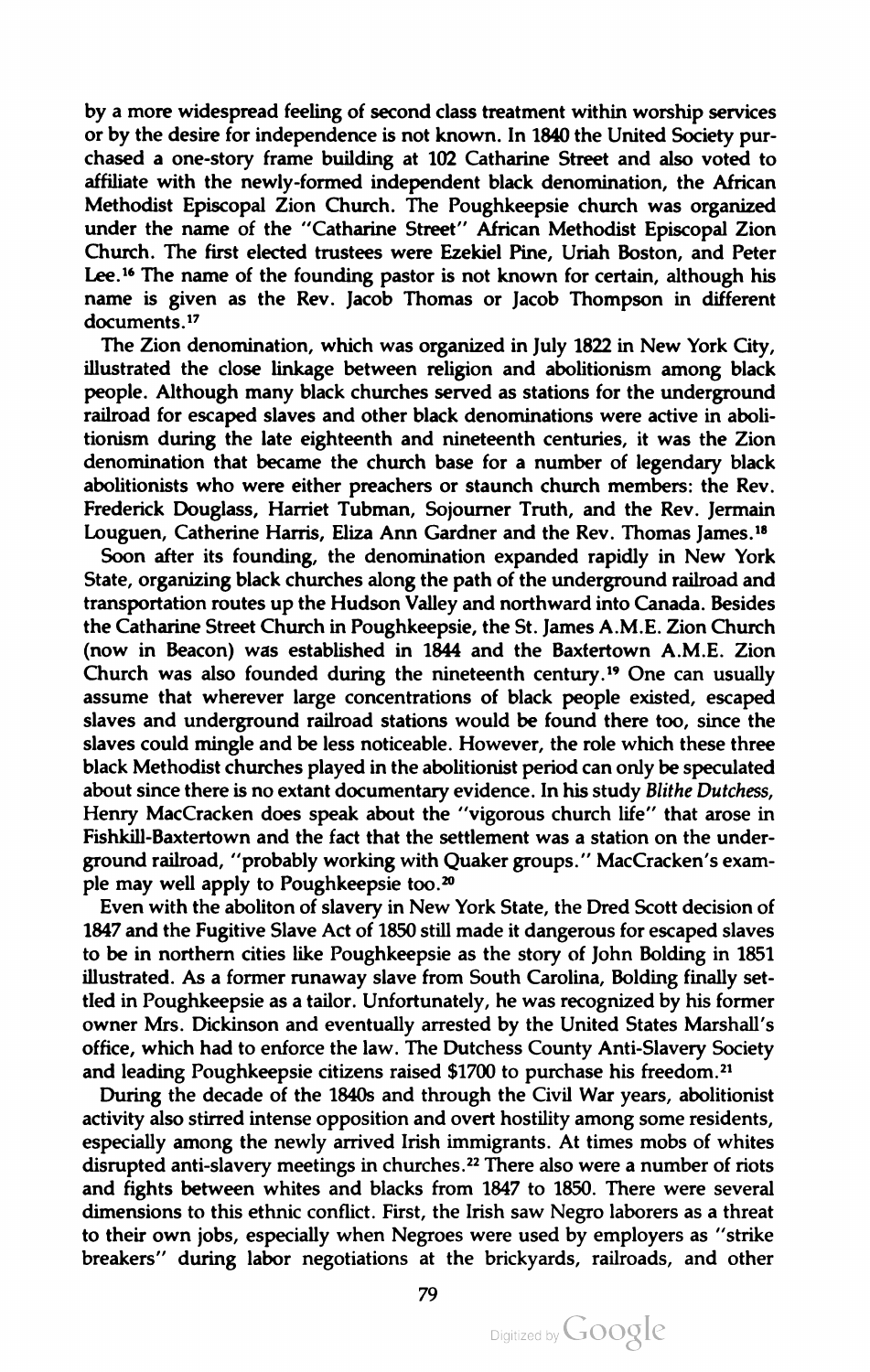places.23 Second, even though the Irish were oppressed and discriminated against because of their Catholicism, the racism of the larger society rendered the Negro even more vulnerable and thus a convenient scapegoat for mounting frustrations . Finally, the anti-draft riots of the 1860s in New York City, Poughkeepsie and elsewhere were caused largely by newly -arrived immigrants and other whites who saw the Civil War as a conflict on behalf of the Negro and not in their own interests. In Dutchess County in 1863, the Governor of New York called in the Vermont Volunteers to keep order $24$  and the black men of the Catharine Street Church had to stand guard with rifles in order to prevent their church from being burned down during the mob frenzy.23

The Civil War was largely welcomed by Poughkeepsie's black community . While President Abraham Lincoln initially saw the war only as <sup>a</sup> means to " pre serve the Union," his Emancipation Proclamation of January 1, 1863 and his Second Inaugural address made clear that thewar was also fought to abolish the evils of slavery. On January 7, 1863 one week after a group of intoxicated soldiers attacked the Catharine Street Church and did <sup>a</sup> ' good deal of damage' to its prop erty,<sup>26</sup> members of the church held a special meeting to commemorate and celebrate the Emancipation Proclamation. Isaac Deyo, a long time Poughkeepsie resident, church member and community leader, presided over the meeting. The major address was given by James DeGarmo of the City Council, congratulating the colored members.27 From that day on until the Civil Rights period, black churches in Poughkeepsie celebrated the first Sunday in January as " Emancipa tion Sunday." Even prior to the proclamation, the colored people of Poughkeepsie supported the war effort by sending Victor Hugo as <sup>a</sup> delegate to Washington, D.C. on 5 March 1862, "offering ten thousand men of color, to be called the Fremont Legion."<sup>28</sup> Although that legion never materialized, by  $1863$ President Lincoln was persuaded by black leaders like Frederick Douglass and Harriet Tubman to allow colored soldiers to fight in the war in order to help turn the tide. In December 1863 and throughout the following year, articles in the Poughkeepsie Daily Eagle reported on the recruitment of colored soldiers, whose total probably reached several hundred in Dutchess County.29 Although they had to serve in segregated units commanded by <sup>a</sup> white officer, they signed up eagerly because they also received some of the cash bounty paid to new recruits . At a time when most of the black community was impoverished, the military was quite appealing to young men. These squads of colored troops were often given a parade by proud members of their own community. As they marched off to the trains, <sup>a</sup> martial band composed of colored musicians led by Mr. J. H. Jaycox accompanied them, sometimes playing "Dixie."30

The white community was divided on the war with the majority supporting the Union's side. Some sympathetic whites in Poughkeepsie's churches also rallied to the cause of aiding the newly emanicpated slaves in Southern states. There were appeals in the *Eagle* regarding fund raising benefits and also ads soliciting "cast off clothing for the Freedmen."<sup>31</sup>

The Reconstruction years from 1866 to 1876 witnessed <sup>a</sup> meteroric rise in political activity by black people across the country as they exercised their right to vote, guaranteed by the Fifteenth amendment. President Lincoln's association with the Republican Party inspired most blacks to become members of that party. In Poughkeepsie a "Colored Men's Republican Club" was formed in the late 1860's and it continued to be active in the early twentieth century.<sup>32</sup> In May <sup>1870</sup> the colored community held <sup>a</sup> celebration of the Fifteenth Amendment and

80

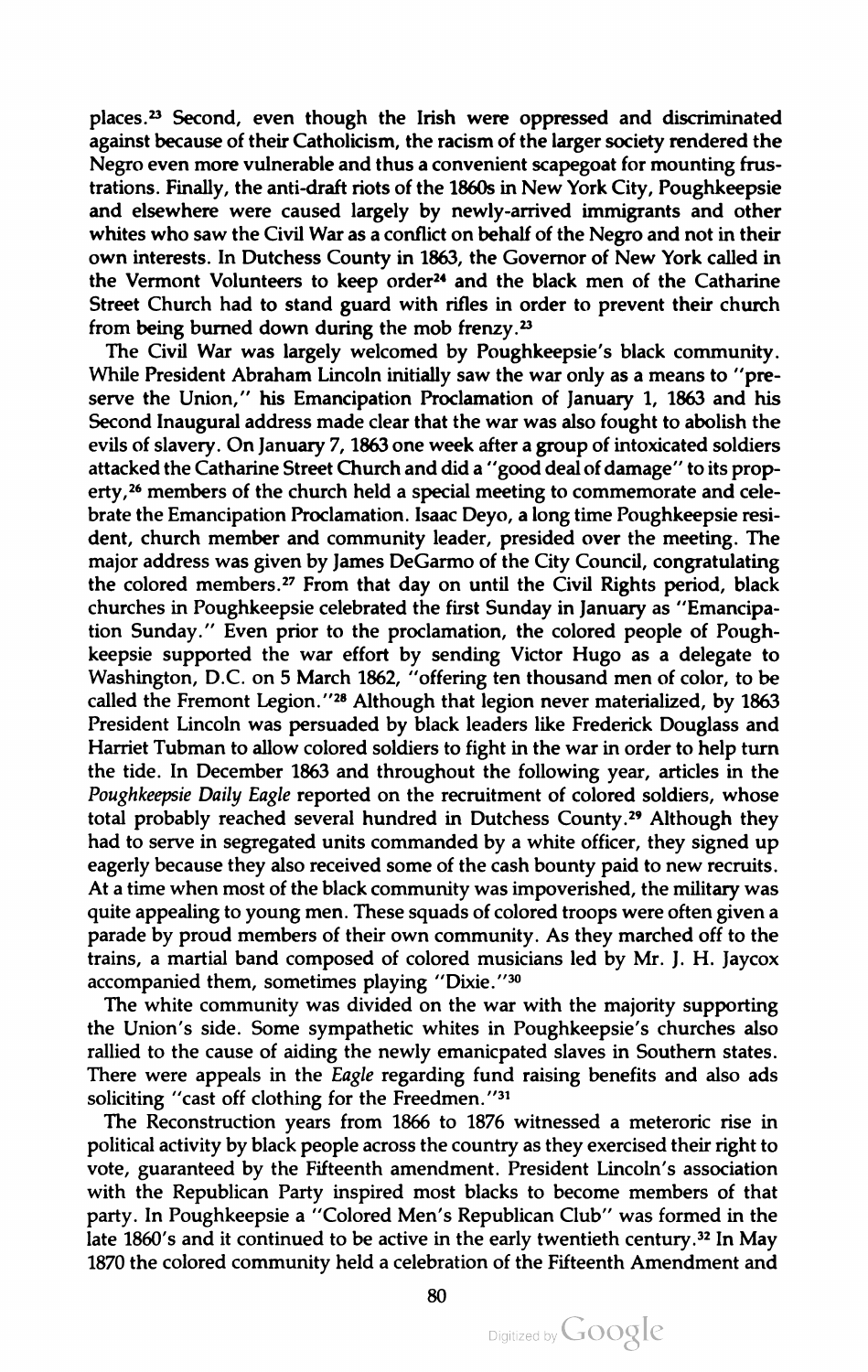among the invited distinguished guests were nationally known figures such as the abolitionist Frederick Douglass, the clergyman-politician and first black elected to Congress, United States Senator Hiram Revels of Georgia, and the writer Horace Greeley.<sup>33</sup>

While blacks gained a new political prominence after the war, they continued to be described by others in pre-war stereotypes, notably in the minstrel show , the most popular form of stage entertainment during the mid -nineteenth cen tury . The minstrel shows, where white actors painted on black faces and imper sonated Negro characters in comic fashion in song and dance, were very impor tant culturally because they helped to form the major stereotypes and percep tions of whites about black people. In Poughkeepsie during the Civil War years, various touring ministrel companies visited the city almost monthly. Names like Sharpe's Ministrels, Campbell's Ministrels, Newcomb's Ministrels, Tony Pastor's Ministrels, and Dupree and Green's Ministrels appeared in the Eagle's announcements. The Eagle said the following about the Dupree and Green's Ministrels: "Their position among the negro delineators of the present time is first class. Whoever witnesses their performance once is sure to go again." $34$ 

Apparently, the Eagle's editorial writer was also influenced by the minstrel shows as evidenced by the numerous supposedly humorous incidents using Negro dialect which are interspersed throughout the paper. One example of this is entitled "Not A City Darkey," which tells of the arrest of a black man during the night. It concludes, "He was a farm hand and not a 'city niggah.' "<sup>35</sup> The influence of ministrelsy stereotypes was increased by the unofficial segretation in northern cities in places of residence and schools and by the taboos against social contact which prevented most other forms of communication .

Through the first three quarters of the nineteenth century black people in Poughkeepsie faced numerous struggles and many disappointments in obtain ing public education. Early forms of education for blacks consisted of denominational catechetical schools for the few free blacks and learning from the nightly devotions of the master's family for most slaves. However, the earliest record of any type of formal education for blacks was the African School which operated in Poughkeepsie in 1829. The African School was probably <sup>a</sup> private school set up by the New York Manumission Society; its schoolmaster was the Rev. Isaac Woodland, a black minister from Baltimore.<sup>36</sup> Woodland was followed by Nathan Blount in 1830. Blount was <sup>a</sup> black abolitionist and an active member of the Dutchess County Antislavery Society.37 During the latter half of the 1830s, Blount's school was taken over by the Lancaster School Society, Inc. which operated a school for white children on the first floor of a Church Street building that also housed Blount's school in an upstairs room . Throughout these early years there was a strong preference that the teacher be a "teacher of letters and of gospel percepts."'38

After Blount, the Rev. Samuel R. Ward, who was educated in the black school of the Manumission Society of New York City, came to Poughkeepsie to teach at the black Lancaster school in 1839. Like his predecessor, he also was an aboli tionist and served on the executive committee of the principally white Anti slavery Society . Ward probably remained with the black school until it closed in 1844. After leaving Poughkeepsie he became a nationally known abolitionist and <sup>a</sup> prominent church pastor.

In 1843 the unified public schools of Poughkeepsie were established, providing educational opportunities for the city's white children. As a part of Pough-

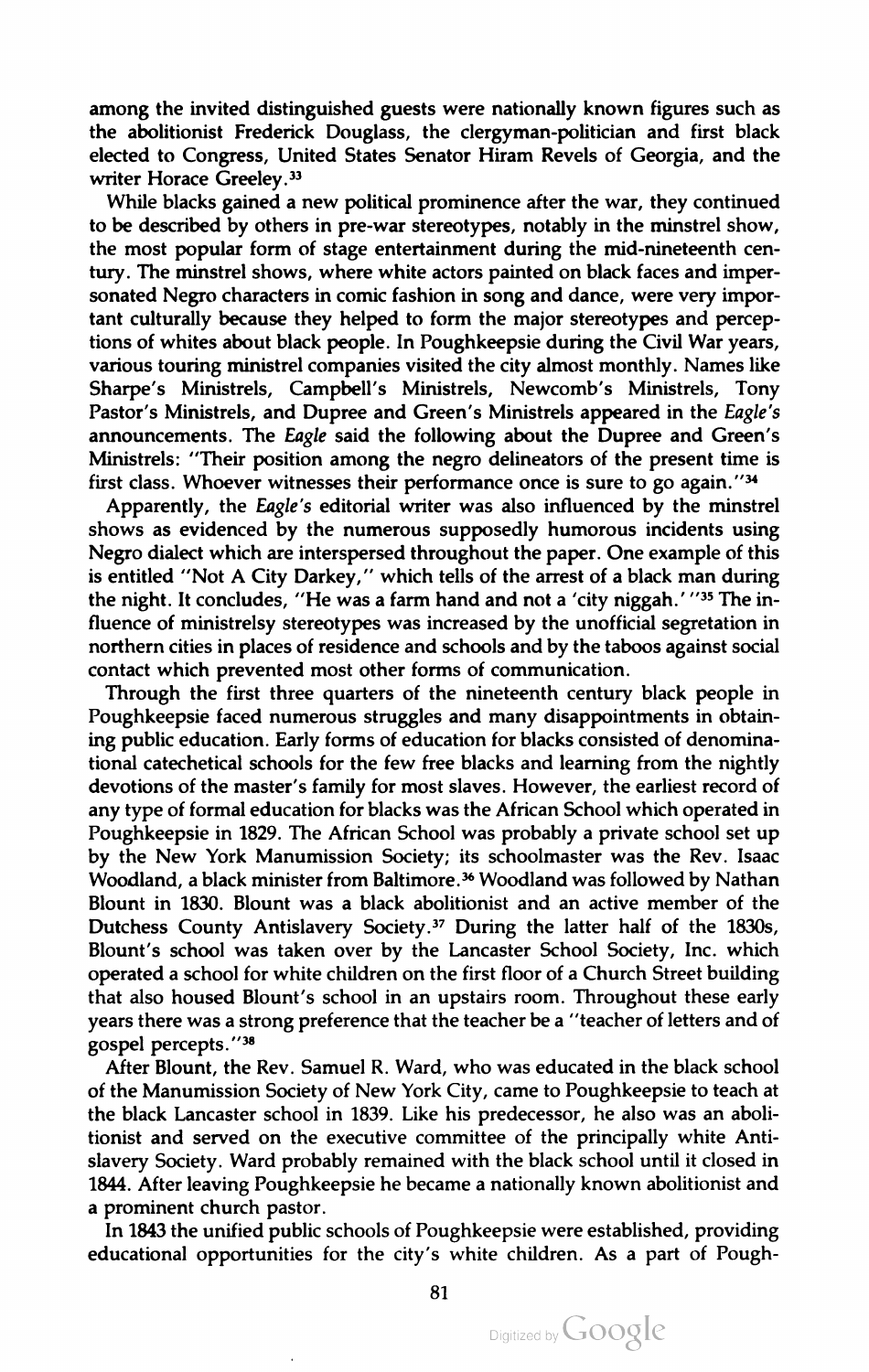keepsie's common school district, the Board of Education created <sup>a</sup> separate school for black children in 1844. The school was called the Poughkeepsie Colored School No. 1. During the thirty year life of the Colored School, it was an elementary, one-room facility. The school was first housed in the Primitive Methodist Church on Church Street from 1844-1855 . Then, it was moved to Cottage Street where it remained until 1863. For three years, 1863-1866, the school was conducted in the old A.M.E. Zion Church building on Catharine Street. Its final home was in another building on Catharine Street.

Pupil attendance averaged about <sup>20</sup> students at the Colored School, although the registration reached as high as 70 children in some years. The first teacher was Thomas Brower, a white man. Jane A. Williams was probably the first black teacher; she taught from 1853 to 1856. She was followed by other black and white teachers who taught singly in ensuing years at the school from one to three years. Each teacher was also appointed as a principal by the Board of Education. <sup>A</sup> Committee on Teachers report to the Board of Education, dated November 1, 1870, gave an indication of what teachers were paid: "Miss Thayer is unwilling to leave her place in the 4th ward and take the Principalship of the Colored School for less than  $$450$  [per year]."<sup>39</sup>

Hostility toward the meager education available to Negro children surfaced around the late 1860s and early 1870s. These children in Poughkeepsie had no educational opportunities beyond elementary schooling. Before 1870 there is no record of <sup>a</sup> Negro student attending Poughkeepsie High School and both Vassar College and the Eastman Business College did not admit Negroes .

Isaac Deyo, an active member of the local A.M.E. Zion Church, called a Mid-Hudson area educational convention in Poughkeepsie in September, 1870. The purpose of the meeting was to address the educational concerns of the colored population. Mr. Deyo was elected president of the convention. Out of this meeting came the proposed idea to establish a Negro college in Poughkeepsie. This idea was in keeping with the times, especially in the South where the recently freed slaves' deep desire for education led to the establishment of several prominent Negro colleges like Fisk, Howard, and Hampton. Five black men from neighboring counties along with three from Poughkeepsie ( Abram Bolin, Charles Cooley and Isaac Deyo) and Samuel Jones of Fishkill were the original trustees. This group named the proposed school Toussaint L'Ouverture College in honor of the famous leader of the Haitian Revolution. In 1871 the trustees were instrumental in getting state Assemblyman Stewart to introduce <sup>a</sup> bill in the New York State Legislature to incorporate the college. It is said that Bolin, Rhodes, West and Deyo walked to Albany lobbying for the passage of the bill.

Although L'Ouverture College was incorporated as an institution to be located in Poughkeepsie, "especially designed for the education of young men and women of African descent in science, art, language," it never became a reality. The lack of finances as well as moral support, coupled with the rising anti segregation movement throughout New York State, doomed the project to failure. Even though local black Poughkeepsians were enthusiastically supportive of the college, the coup de grâce to the project ironically was admin istered at <sup>a</sup> meeting of the New York Annual Conference of the African Methodist Episcopal Zion Church, which convened in Poughkeepsie at the Catharine Street Church in May 1871. The opposition was led by the Rev. William P. Butler of New York City, a powerful orator and former pastor of Zion

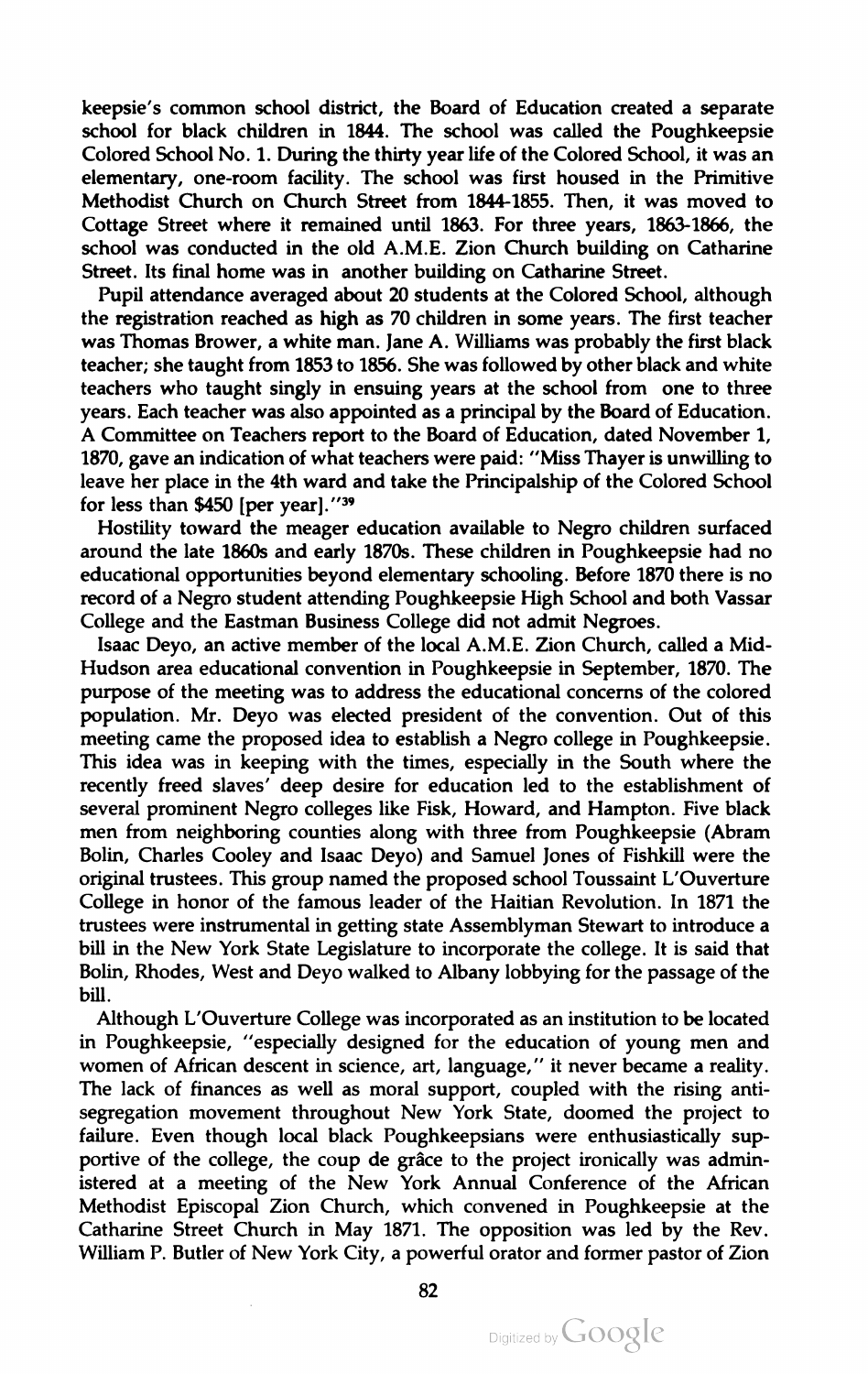churches in Hudson and Poughkeepsie. Butler argued, " Let the colored people of the state stand together and ask for equal rights, and they would get it . They wanted no separate college."<sup>40</sup>

Abraham Bolin, a gardener, janitor and community leader, spoke on behalf of the college plan but he could not prevail. In 1872 the project also ran into opposition from a state black convention and it died.<sup>41</sup> The major thrust among Negroes in New York State became clear: to desegregate public education and not to set up separate schools. But this goal was notachieved in Poughkeepsie without fur ther struggle and personal costs .

After the failure of the college project, the leadership of the black community focused their efforts on the task of desegregating Poughkeepsie schools . On September 1, <sup>1873</sup> Mr. and Mrs. Joseph Rhodes personally led the way by pre senting a test case to the Board of Education of the federal civil rights law, which provided for no distinction on the basis of race . Rhodes, who ran his own Eagle Dyeing Establishment, attempted to enroll his two daughters, Josephine, 15, and Marietta, 9, in the Fourth Ward Primary School. Miss Carey, principal of the school, reluctantly seated the children. The youngest child Marietta was sent home after lunch by a teacher because someone had hit her. The Board of Education also decided that Josephine would be sent to the Second Ward Grammar School because of her age.<sup>42</sup> Poughkeepsie's first major "civil rights question" sparked <sup>a</sup> long series of meetings and decisions by the Board of Education throughout the year.

At first, Judge Egbert Q. Eldridge , President of the Board, claimed that since the city was one school district, it had fulfilled the law by establishing the Colored School. Therefore, said Eldridge, the children were to refrain from attempting to attend any city school other than the Colored School until the Board reached a decision. He also said that the children were attending a school outside of their district.<sup>43</sup> However, Mrs. Rhodes squelched any delaying tactics of the Board by continuing to insist that her children would attend the city's public schools and that she didn't want to send her children to the colored school. On September 4, <sup>1873</sup> Marietta was sent to the Bayeaux Street School where she was warmly received, although all of the public attention had made her uncomfortable.<sup>44</sup>

After visiting and inspecting the Colored School, Eldridge recommended to the Board on September <sup>10</sup> that the school should be closed because he found only <sup>20</sup> children in attendance out of the more than <sup>70</sup> that had been enrolled . He felt that this low level of attendance did not justify the \$750 annual budget which the city spent to support the school. The matter was tabled until a hearing could be held with the colored people.<sup>45</sup> During the period three more colored children entered the Fifth Ward School; they probably included Abraham Bolin's son Gaius. In May <sup>1874</sup> the Board ruled that the teachers should allow any students who lived outside of their school districts to remain in their schools until the end of the academic year.46 Poughkeepsie's case was not an isolated one; all over the State colored students attempted to enter the all-white public school systems. In <sup>1874</sup> the New York State legislature made these civil rights cases moot. Under pressure from black groups, it passed the legislation to abolish segregation in public schools.

Although the Colored School continued for onemore year, by 1875 the public schools in Poughkeepsie were completely desegregated. Josephine Rhodes became the first black graduate of Poughkepesie High School in 1879. Four years

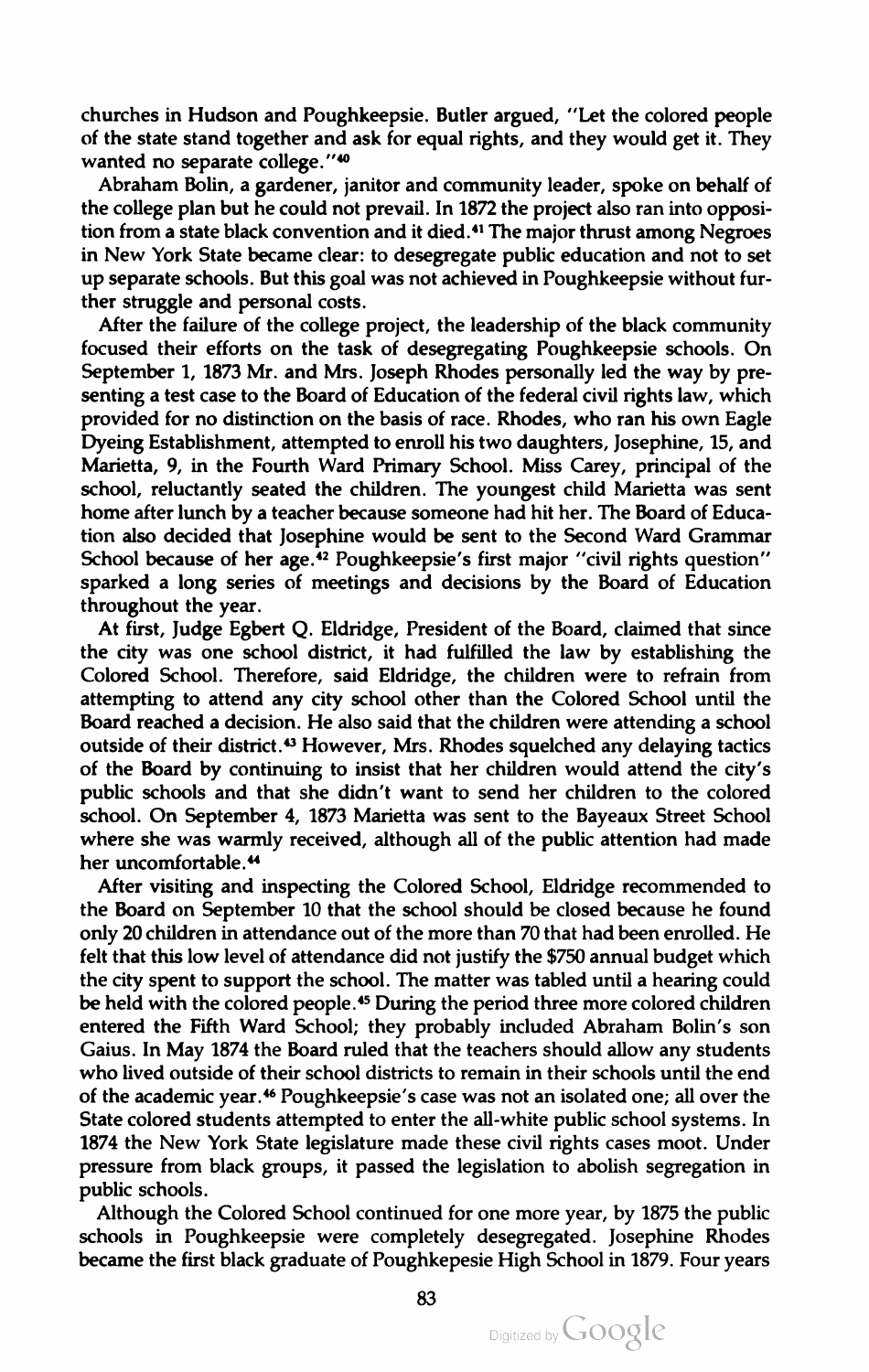later Gaius Bolin, Sr. was the second colored student to graduate from the high school. After spending two more years studying Latin and Greek at Professor John R. Leslie's Select Classical School on Academy Street, Gaius was accepted at Williams College and became its first black graduate in 1889. In 1892 he passed the bar and practiced law in Poughkeepsie where he became part of <sup>a</sup> small group of leaders in the black community to bridge the nineteenth and twentieth centuries. <sup>47</sup>

The story of the desegregation of Poughkeepsie's public schools did not end in<br>a clear-cut triumphant victory, especially for Joseph Rhodes and his family, who probably paid a high personal price for their efforts. Although a direct cause and effect case cannot be established in determining business losses and failures, there is <sup>a</sup> strong probability that Rhodes suffered severe economic losses for stir ring the waters of Poughkeepsie's milieu of de facto segregation. In their fine history of opportunity in Poughkeepsie during the mid-nineteenth century, the Griffens point to this possibility .

...whether Rhodes paid for his challenge through a subsequent loss in prosperity cannot be ascertained. In 1873, the year of his dramatic public gesture in taking his daughter(s) to one of the city's previously all white schools, a credit reporter described his dyeing shop as <sup>a</sup> " good business, making <sup>a</sup> little money " and Rhodes himself as <sup>a</sup> careful, close man who paid cash for what he bought and owned his house. By 1877 all his effects had been mortgaged to the Poughkeepsie Savings Bank and from then on he was described as worth nothing.<sup>48</sup>

For a careful and frugal man who only paid in cash to lose everything within a few years underlines the suspicion of economic retaliation .

Rhodes, of course, was one of a small handful of Negroes during the Reconstruction period to achieve the status of self-employment or a skilled occupation. Over <sup>a</sup> period of forty years, 1840 to 1880, only nine blacks achieved self employment and R.G. Dun and Company, the credit evaluators, only listed seven black businessmen: three in barbering and hairdressing and three in cleaning and dyeing. The owner of <sup>a</sup> clothing store had failed and left town in 1849.49

Among the wealthiest black people during this period were two stewards who worked on the steam boats. One of them, who also operated his own concession, had his worth estimated at \$20,000 upon his death in 1874. The other had his property assessed for \$400 in 1880, one of the few blacks who owned property.<sup>50</sup> As the Griffens noted in their comparative analysis of labor and race, whites comprised 59 percent of the teamsters, carmen and carters  $-$  occupations with opportunities for self-employment – but only <sup>36</sup> percent of the drivers and coachmen, 16 percent of the gardeners, and none of the waiters. Blacks moved in the opposite direction with 5 percent as teamsters, carmen and carters; 23 percent as drivers and coachmen; 7 percent as gardeners; and 77 percent as waiters. More than <sup>90</sup> percent of black males who were employed worked in unskilled jobs (primarily common laborer) or in service positions.51 At this time factory jobs were not open to blacks. While the Irish immigrants suffered from some forms of employment discrimination, their rates in the lowest occupational categories could not match that of the black population as <sup>a</sup> whole .

The majority of Negro women worked but they also had fewer occupational choices. From 1850 to 1880, over <sup>90</sup> percent of employed black women worked as domestics. In the late nineteenth century, before the advent of washing machines, doing the laundry was among the hardest of chores . Being <sup>a</sup> laundress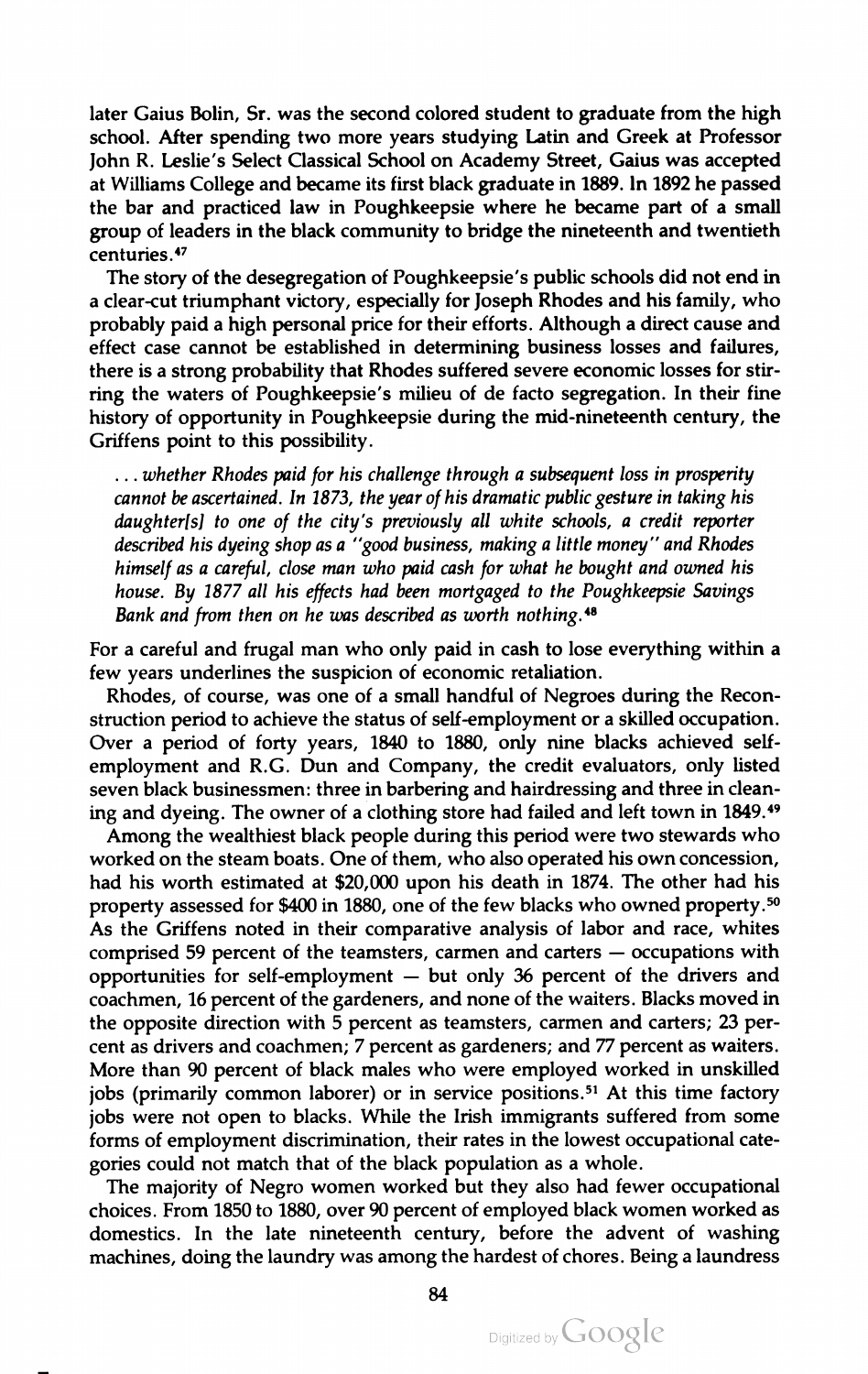was the other occupational choice for colored women . As the Griffens pointed out,

One fourth of the working black women in the sixties and in the seventies persisted in the labor force, <sup>a</sup> much higher rate than for white women of any nationality. In 1880 a mere 3 percent of white wives reported jobs, but in 1860 a third of the black wives worked and in 1880 one fourth worked, mostly as laundresses.<sup>52</sup>

Since economic values have been primary and predominant in American society, often used to determine social status and social relations, the severest forms of racial discrimination that black people have encountered have usually been economic in character. A close study of economic mobility in Poughkeepsie in the late nineteenth century has shown that even with the passing of several generations, black workers did not experience that mobility and were often trapped in the lowest occupational rungs.<sup>53</sup>

Immigrants like the Germans and even the Irish fleeing the famine who arrived in the Mid -Hudson in the 1840s and 1850s could expect job mobility within <sup>a</sup> generation or two. But for large numbers of black people the myth of Horatio Algier remained a myth rooted in pigmentation, which even the strongest educational aspirations and hard work could not overcome. Except for <sup>a</sup> small handful of successful people like Gaius Bolin, Sr., the vast majority of black people in Poughkeepsie in the late nineteenth century did not experience intergenerational upward mobility . Most black women remained in domestic and laundry work and most black men were common laborers or in service occupations like waiter. Several of Bolin's brothers, for example, were waiters at the Nelson House and the Morgan House.54

During the last decade of the nineteenth century, the black community in Poughkeepsie began to experience someof the changes that would radically alter its character in the twentieth century. In 1891 <sup>a</sup> combination of newcomers and long time residents from the Mill Street Baptist Church decided to organize the first Negro Baptist church in the city. Under the Rev. Charles E. Fairess's leadership and after a series of prayer meetings in homes, the mission group moved to the Leslie School building on Academy Street and organized the Ebenezer Baptist Church with the Rev. Fairess as its first minister.<sup>55</sup> After several moves, the church members built <sup>a</sup> permanent homeat Smith and Winnikee in 1905. The black Methodists at the Catharine Street Church ,which had dominated the com munity for over fifty years, began to experience some competition for members and influence. On May 20, <sup>1894</sup> at the 73rd Session of the New York Annual Conference of the A.M.E. Zion Church held at Catharine Street, Bishop James Hood ordained Mrs. A. J. Foote as the first black woman deacon, the first breakthrough by a woman, black or white, in any Methodist denomination.<sup>56</sup> This pluralism in religion and progress in sexual equality were only harbingers of the changes to come in the twentieth century.

## The Black Community in Poughkeepsie in the Twentieth Century: <sup>A</sup> Capsule Summary

The history of the black community in Poughkeepsie until the mid-twentieth century was affected by two major demographic events: the waves of black migrations from the South to northern and western states, and the move of the International Business Machines Corporation to the Mid-Hudson area in the 1940s. Both events radically altered the character of the black community and the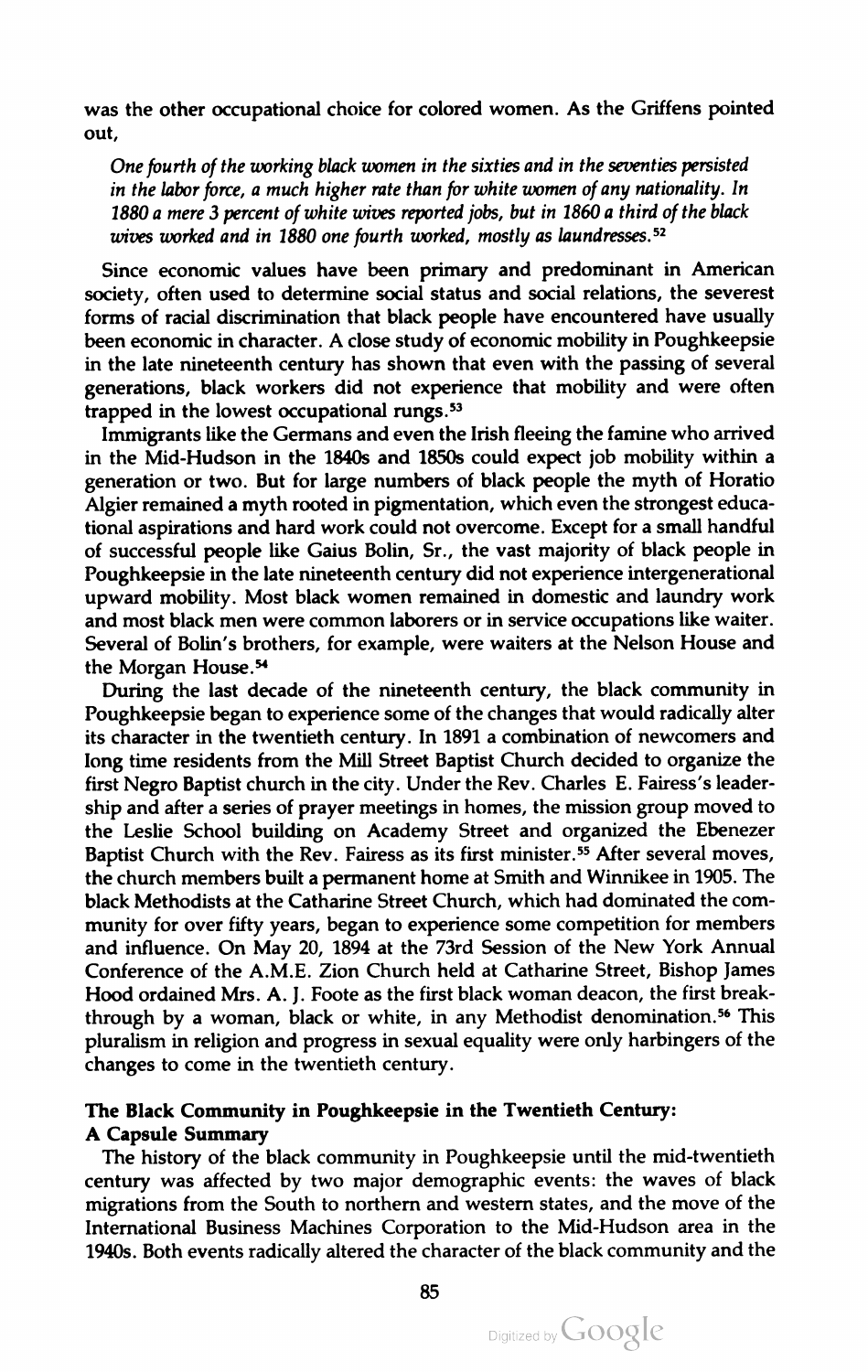

Gaius Charles Bolin, Sr. 1865-1946 First black graduate of Williams College in 1889. In 1945 he was elected president of the Dutchess County Bar Association. Photograph courtesy of Williams College



Smith Metropolitan A.M.E. Zion Church (Oldest Black Church in Poughkeepsie) Founded in 1837, it was first named the Catherine Street A.M.E. Zion Church in 1840. Photograph courtesy of collection of C.B. Magill

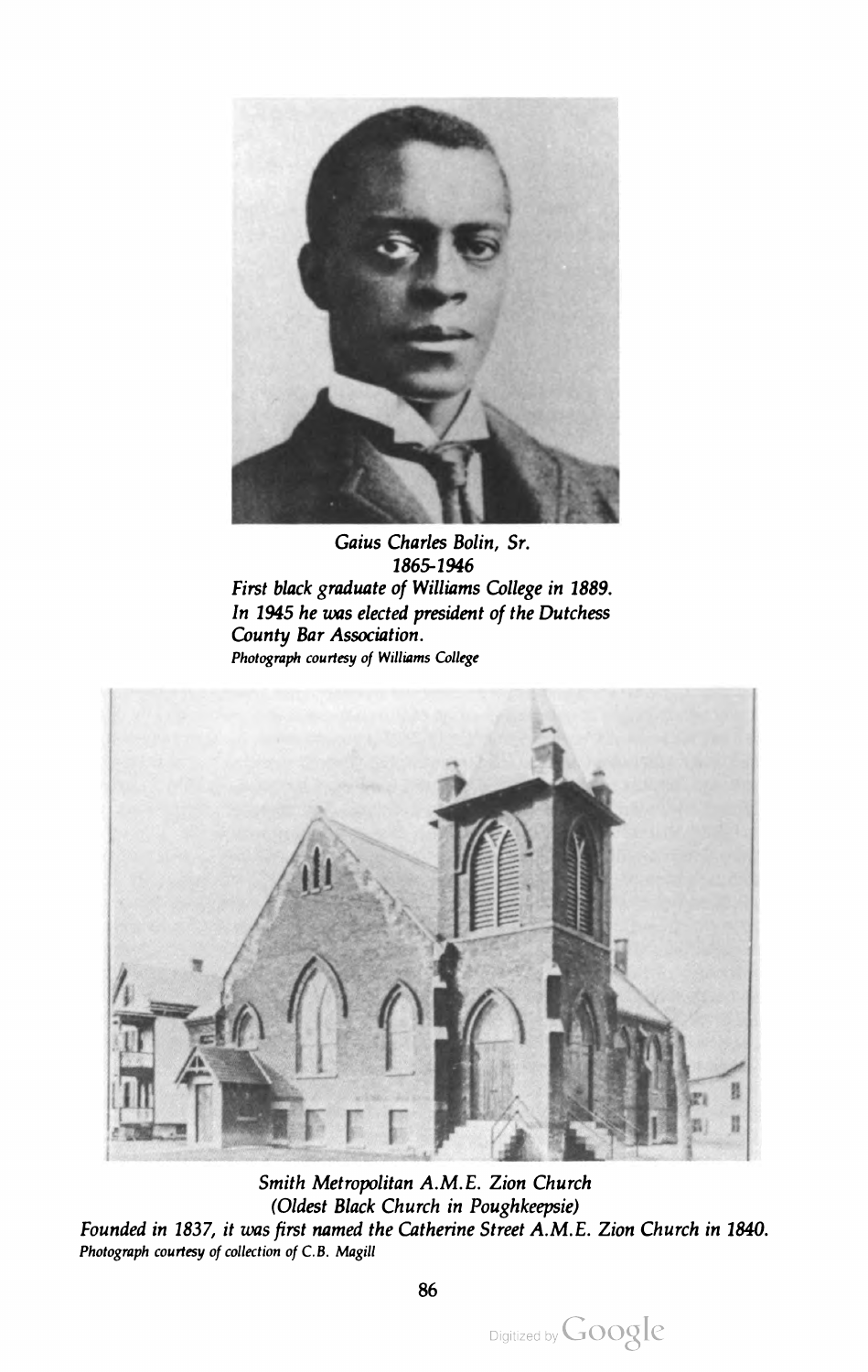

Bessie Harden Payne Born January 16, 1895 Community activist and volunteer in numerous human services agencies. Elected presi dent of the National Association of Colored Women's Clubs, Inc. Photograph courtesy of Poughkeepsie Journal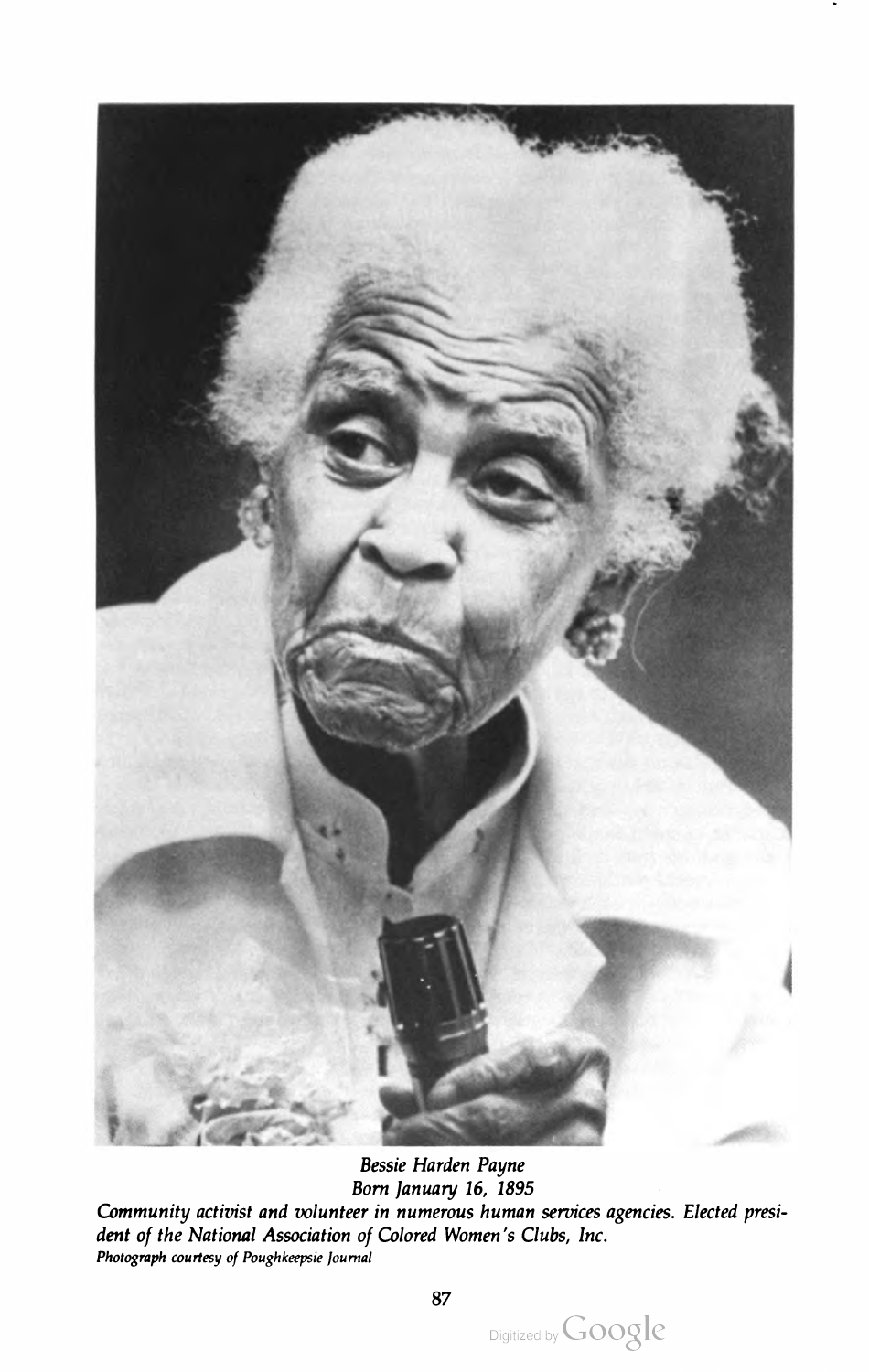city of Poughkeepsie. They led to a gradual increase in the size of the black population from 500 in 1870 to 5,876 in 1970. They also changed the character of the leadership structure of the community from one dominated by long-time resi dents to a mixture of natives and newcomers. The demographic changes also meant <sup>a</sup> dramatic increase in the pluralism of black social organizations and insti tutions, especially among the churches. Most of these changes, however, occurred after World War II.

In the early decades of the twentieth century, the leadership of the black community remained fairly stable, composed largely of natives or long time residents. The sons and daughters of leaders in the late nineteenth century took over. For example, Gaius Bolin, Sr., the only black attorney in Poughkeepsie, replaced his father Abraham as <sup>a</sup> leader in the community and the Zion church . Mary Matilda Wood Harden and her daughter Bessie Mae Harden Payne were also community activists and members of the Ebenezer Baptist Church which Mrs. Payne's husband, the Rev. Herbert Payne served as pastor for a few years. The few black professionals included Dr. Garrett A. H. Price, a physician and a leader in the Ebenezer Baptist Church in the early 1920s and Dr. Robert Wesley Morgan, a dentist who came to Poughkeepsie about 1932 and was active in the Smith Street A.M.E. Zion Church. This small elite group of leaders of the black community also included the pastors of the A.M.E. Zion and Ebenezer Baptist churches, particularly those who resided in Poughkeepsie for <sup>10</sup> years or more. Pastors who were very active in the pre-World War II period included: the Reverends Charles S. Fairess, Thomas Jenkins of Ebenezer Baptist, and Charles Byrd who served several Baptist churches in the County; and the Reverends Thomas Judd and Arthur E. May of the A.M.E. Zion Church.<sup>57</sup> All of these community activists also comprised the leadership core of the local branch of the National Association for the Advancement of Colored People, which was founded in 1931.58

While the Southern states practiced official "de jure" segregation through Jim Crow laws, northern cities like Poughkeepsie condoned unofficial " de facto " segregation in many areas: in housing and places of residence, jobs, education, in public accommodations like restaurants, hotels, and lodging houses. Although there were no blatant signs indicating "white" or "colored" as in the South, by social custom, tradition and practice everyone understood implicitly where the racial boundaries lay. On January 25, 1910 when the Rev. Dr. Booker T. Washington, the founder of Tuskegee Institute and the acknowledged national Negro leader, lectured on "The Negro Race" at the Vassar Institute, he could not stay overnight at the Nelson House or the Morgan House even if he wanted to.59 As <sup>a</sup> Baptist clergyman he probably was <sup>a</sup> guest at the home of the Rev. Fairess of Ebenezer Baptist. The same things happened to other famous black people who came to Poughkeepsie to perform . In the early 1920's Langston Hughes was an overnight guest of the Zion minister after reading his poetry. Roland Hayes was refused accommodations at the Nelson House. Marian Anderson had to go to catch <sup>a</sup> train back to New York City while the crowd was still applauding her performance at the Bardavon Opera House.<sup>60</sup> Ironically, blacks worked as waiters at both the Nelson and Morgan Houses but they could not stay there as guests. For example, John W. Harden, Bessie Payne's father, worked as head waiter at the Nelson House for thirty years.<sup>61</sup>

In 1913 Mrs. Mary Harden and her daughter Bessie gathered a group of 10 women to start the Poughkeepsie Neighborhood Club.<sup>62</sup> Mrs. Harden served as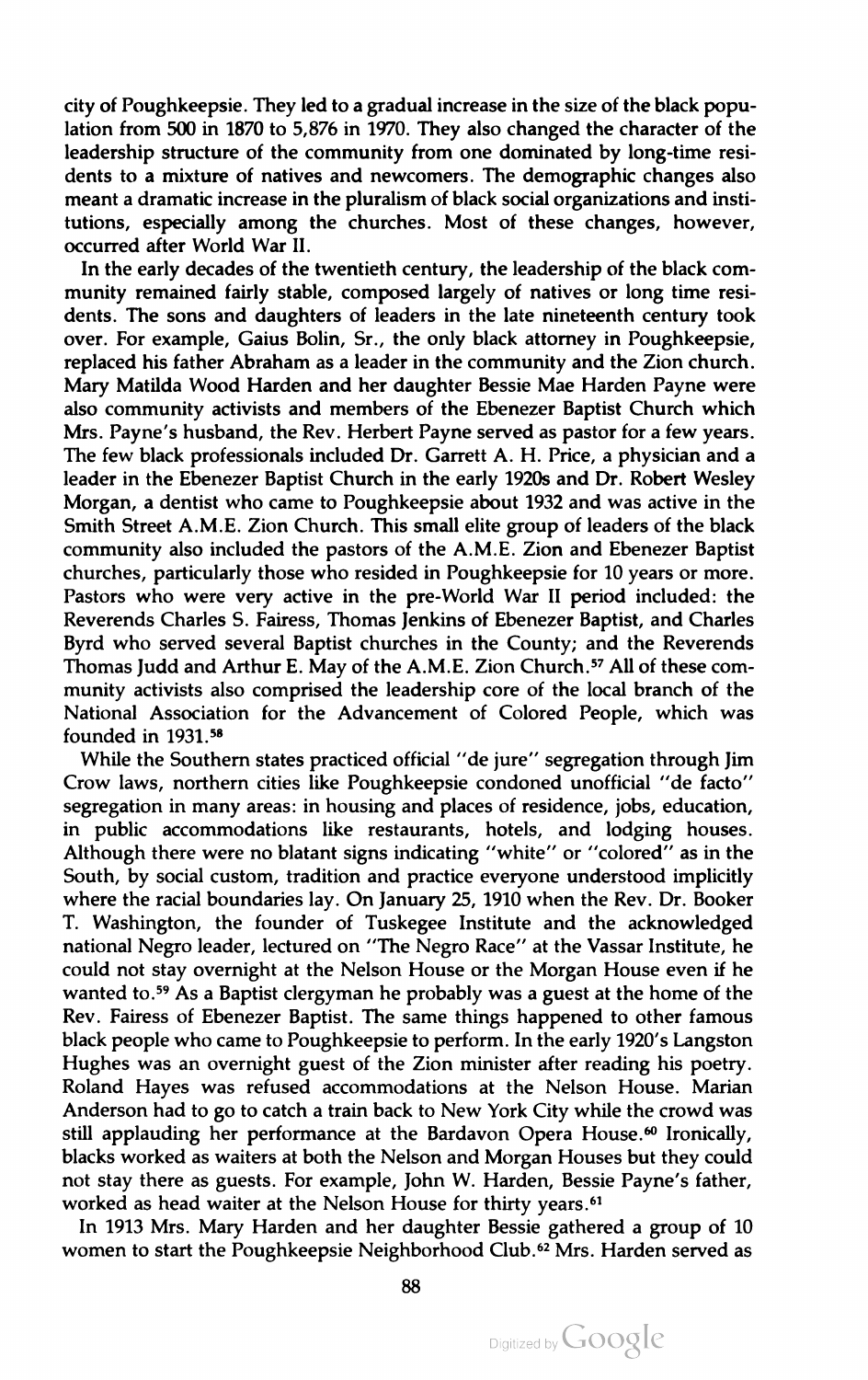President of the club until her death in 1948. The purpose of the club was to help women do civic work and to help uplift womanhood in general. It brought outstanding Negro speakers to Poughkeepsie for lectures. It also encouraged churches and community groups to observe Emancipation Day and Negro History Sunday. In 1917 the club sponsored its first Lincoln-Douglass dinner. During the first week of every April, the club supported Negro Health Week. The Poughkeepsie Neighborhood Club became a member of the United Federation of Negro Women, which was organized by the famous educator and college president Dr.Mary McCleod Bethune. The club also played an informal role in social change by encouraging black professionals like Dr. Price to relocate to Poughkeepsie.<sup>63</sup>

Throughout the twentieth century there was <sup>a</sup> small but steady flow of migrants from the Caribbean Island nations, especially Jamaica . The migrants came in search of better employment and educational possibilities and to escape depressed economic conditions. For example, Dr. Robert Morgan was one of the early West Indian migrants who came for advanced educational opportunities. Many other West Indians came to Poughkeepsie as <sup>a</sup> result of employment as migrant laborers in the apple orchards and farms fo the Mid -Hudson. After the 1950s Poughkeepsie developed <sup>a</sup> significant Jamaican sector in the black community

From World War <sup>I</sup> into the 1920s Poughkeepsie and other cities along the Hudson River received an influx of Southern migrants, largely <sup>a</sup> spillover effect from the large numbers that headed for New York City and Harlem. Many of these early migrants came from nearby states like the Virginia Commonwealth and most of the post-World War II migrants came from Deep South states like the Carolinas, Georgia and Louisiana. The existence of these migrants put additional pressure on the small group of leaders to seek ways to open up the job market for Negroes in Poughkeepsie. Leaders like Mrs. Harden, Gaius Bolin, Sr., Dr. Morgan, Dr. Price, Miss Lucy Graves and clergy like the Rev. Arthur May began to work quietly behind the scenes, negotiating with the owners of factories and hospital administrators and doctors. Dr. Morgan had also organized <sup>a</sup> Colored Citizens Committee in the 1930s to investigate the abuses which Negroes suffered in housing. The employment scene for black workers began to improve gradually by the late 1930s and early 1940s when the factories and hospitals started hiring them. Hannah M. Johnson became the first black public health nurse in the Dutchess County Health Department in 1940 and Dorothy L. Edwards was the first black nurse hired at the Vassar Brothers Hospital in 1946.64

With the growing numbers of black migrants to northern cities like Pough keepsie and with the bloody racial riots of the " Red Summer" of 1919 in cities across the country, the Ku Klux Klan also began to organize in the North and was active in the Mid -Hudson area in the 1920s and 1930s. On August <sup>24</sup> , <sup>1924</sup> the Klan held <sup>a</sup> massive membership rally in the old Driving Park or Ruppert Park which was the site of the Dutchess County Fair from <sup>1888</sup> to 1929. An estimated 3,000 people were in attendance and hundreds more tried to get in without invi tations. After the meeting crosses were burned in the town of Milton. Other activities included parades in full regalia, attempts to influence local elections and "charitable visits" to Black churches as part of their campaign of intimidation. In 1925 Poughkeepsie Klan No. 237 visited a Negro church in the eastern part of the county. They entered the service in hooded robes, singing "Onward Christian Soldiers." Upon leaving they gave a \$50 donation to the pastor.<sup>65</sup>

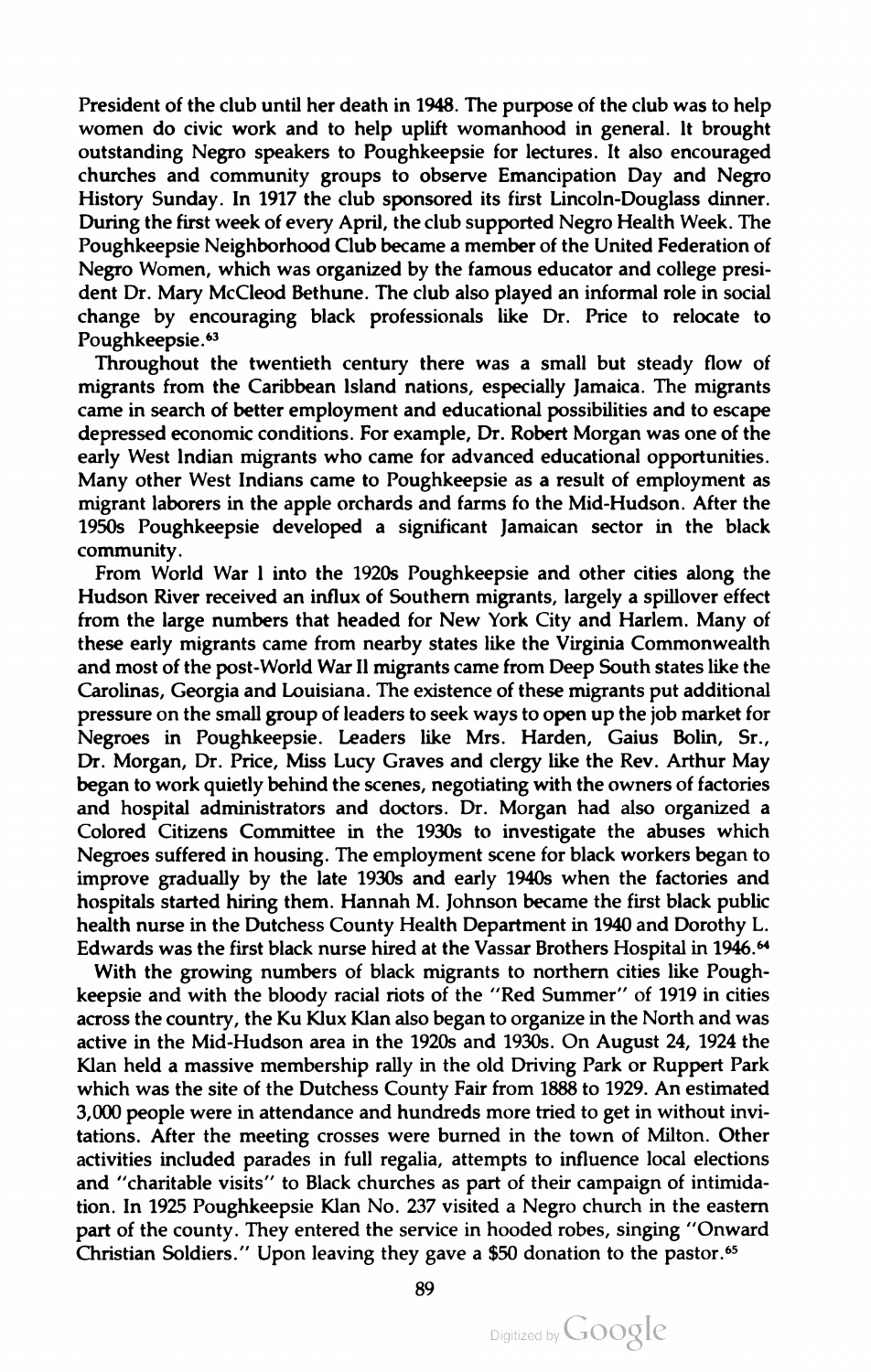In spite of these attempts at intimidation and enormous racial discrimination in employment and in other areas of life, black people created and maintained institutions parallel to those in the larger white society . As the dominant black institutions, black churches had often functioned as community centers, audi toriums for large meetings, concert halls, art galleries, and schools. However, the growing complexity of urban society required <sup>a</sup> specialization of functions and <sup>a</sup> separation from specific religious requirements. In Poughkeepsie some key members of the Poughkeepsie Neighborhood Club along with the clergy and other community leaders were instrumental in founding the Catharine Street Community Center in 1922. The Center had begun earlier as the YWCA's North Side Branch for Negro Girls, which taught sewing skills and sponsored recrea tional activities. The YW had received the center property on Catharine Street as <sup>a</sup> gift of Dr. and Mrs. William Bancroft Hill. Mr. and Mrs. Albert Smith were the first directors of the community center in its first location at 69 Catharine Street. In <sup>1936</sup> Miss Lucy Graves became the Center's Director and an influential com munity activist. In 1945 the Board of Management of the YWCA voted to deed the center over to the black community as an endorsement of the work of the Catharine Street agency . In that same year Dr. Morgan, President of the Catharine Street Board, and City Judge Corbally led to a \$50,000 fund raising campaign to build a new and better equipped center.<sup>66</sup>

Another set of parallel institutions, which has a long and illustrious history in the black community, is comprised of the fraternal orders and lodges like the Masons and the Elks and their female counterparts such as the Daughters of the Eastern Star. The Mount Moriah Masonic Lodge existed in Poughkeepsie as early as <sup>1855</sup> and by <sup>1876</sup> it had 34 members when George P. West was the Worthy Master.<sup>67</sup> However, the growth of the fraternal orders and lodges in Poughkeepsie's black community did not occur until the post World War II period when the migrations resulted in a bewildering array of these organizations.<sup>68</sup>

The black college fraternities and sororities also were another set of organiza tions created by the college-educated sector in the black community. As a result of the migrations, <sup>a</sup> number of these fraternities and sororities have been established in Poughkeepsie.<sup>69</sup> In addition to supplying a pool of volunteers for community human service activities, they have played amajor role in giving col legiate scholarships to minority students and in emphasizing the need for achievement.

Colored baseball teams existed in the Queen City in the late nineteenth cen tury. In 1883 the Eagle reported on a game between Poughkeepsie's "colored baseball club" and a visiting colored team from Connecticut.<sup>70</sup> During the 1930s and 1940s the Imperials and the Mohawks of Poughkeepsie and the Millbrook Giants were colored baseball teams that competed against other ethnic teamsin Dutchess County leagues. There was also an Imperial basketball team that challenged other teams from Albany to New York City from 1938 to 1946. Wilbur Thompson, father of Dutchess County legislator Sherwood Thompson,<sup>71</sup> played for the Mohawks and was elected to the Dutchess County Baseball Hall of Fame. One of the most well-known Negro athletes during this period was Robert S. Magill. Magill worked for the Post Office and played on and coached almost all of the colored teams in all of the major sports, including the semi-pro football team the Poughkeepsie All-Americans. Magill was also instrumental in forming the Poughkeepsie Net Club to promote Negro interest in tennis and his club spon sored <sup>a</sup> city tournament as well as played in the New York State Colored Tennis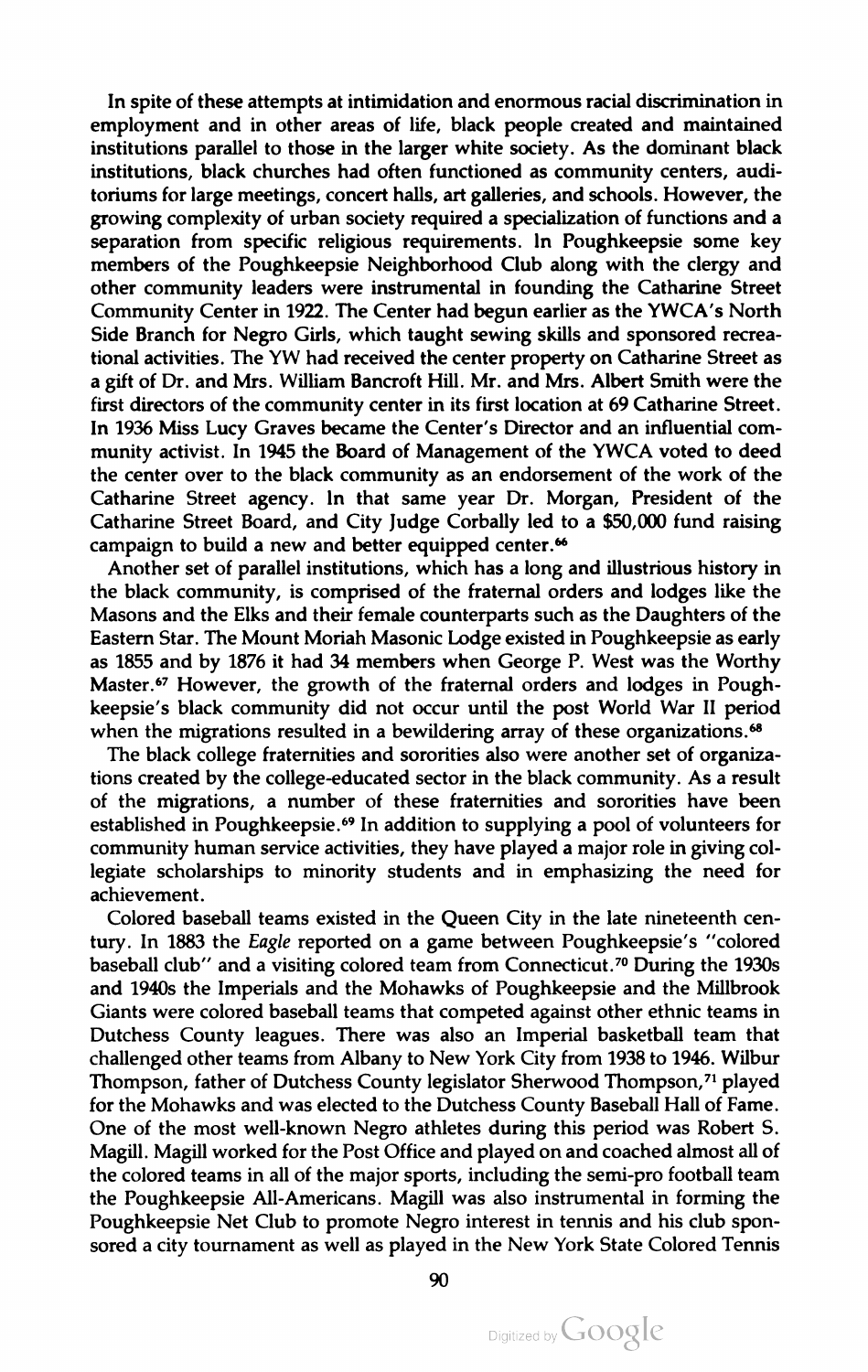Association.<sup>72</sup> Besides Magill, Morgan Reed, dubbed "Mr. Black Sports of Dutchess County," Ray Bradford and Pete Anthony also played for the colored teams and later were inducted into the Dutchess County Hall of Fame, Old Timers Baseball Association .

Another sporting event for which Dutchess County and Poughkeepsie earned considrable fame was in race horse breeding and trotter racing . The only mile long track in Dutchess County was located at the Hudson River Driving Park, which was also known as "Ruppert Park" from 1879 to 1923.<sup>73</sup> Among the black people who earned their livelihood from this sport were Wyatt Jones, <sup>a</sup> horse owner, and Vincent " Skinny" Jackson, <sup>a</sup> local Poughkeepsie jockey.74

The religious character of the black community continued to change during the twentieth century. By the end of World War II, the earlier dominance of the Zion Methodists in the Mid -Hudson was ended by the rapid growth of black Baptist churches, which still constitute the largest black denominations in the United States. The Holiness-Pentecostal movement, which developed out of Methodism in the late nineteenth century, also stressed an emotionalism that appealed to many black migrants, particularly during the Depression and post war years. Father Divine's Peace Mission movement, which attracted many Holiness followers, mushroomed in New York City with spillover effects in the Mid Hudson . Divine had <sup>a</sup> vacation mansion at Krum Elbow near President Franklin Delano Roosevelt's estate in Hyde Park and seven " heavens" or communal farms in Ulster County. There is evidence that in 1934 about 150 local residents attempted to begin a Peace Mission in the former building of the Poughkeepsie Bicycle Club at 176 Mansion Street.<sup>75</sup> Apparently, that effort failed since there is no listing of the church or other evidence of the influence of Father Divine's movement in Poughkeepsie .

In 1934 the Rev. Eustace McMurrine started <sup>a</sup> black Pentecostal church on Tulip Street, and in <sup>1936</sup> he established the United Pentecostal Church, <sup>a</sup> church of children.<sup>76</sup> After the death of her husband, the Rev. Marie McMurrine Watterson established more permanent quarters by founding the Church of the Living God United in 1943. Black members of the Seventh Day Adventists faith also attracted <sup>a</sup> core following that was large enough to establish Trinity Temple and the predominantly black Victory Lake Nursing Home in Hyde Park. In the early 1970s the Nation of Islam , <sup>a</sup> militant black nationalist group, had <sup>a</sup> small follow ing in Poughkeepsie. Later the group changed to orthodox Sunni Islam and established a Muslim masjid or place of prayer in the city in 1976. Chart 1 gives an overview of the religous pluralism that developed among black churches and religious groups in Dutchess County .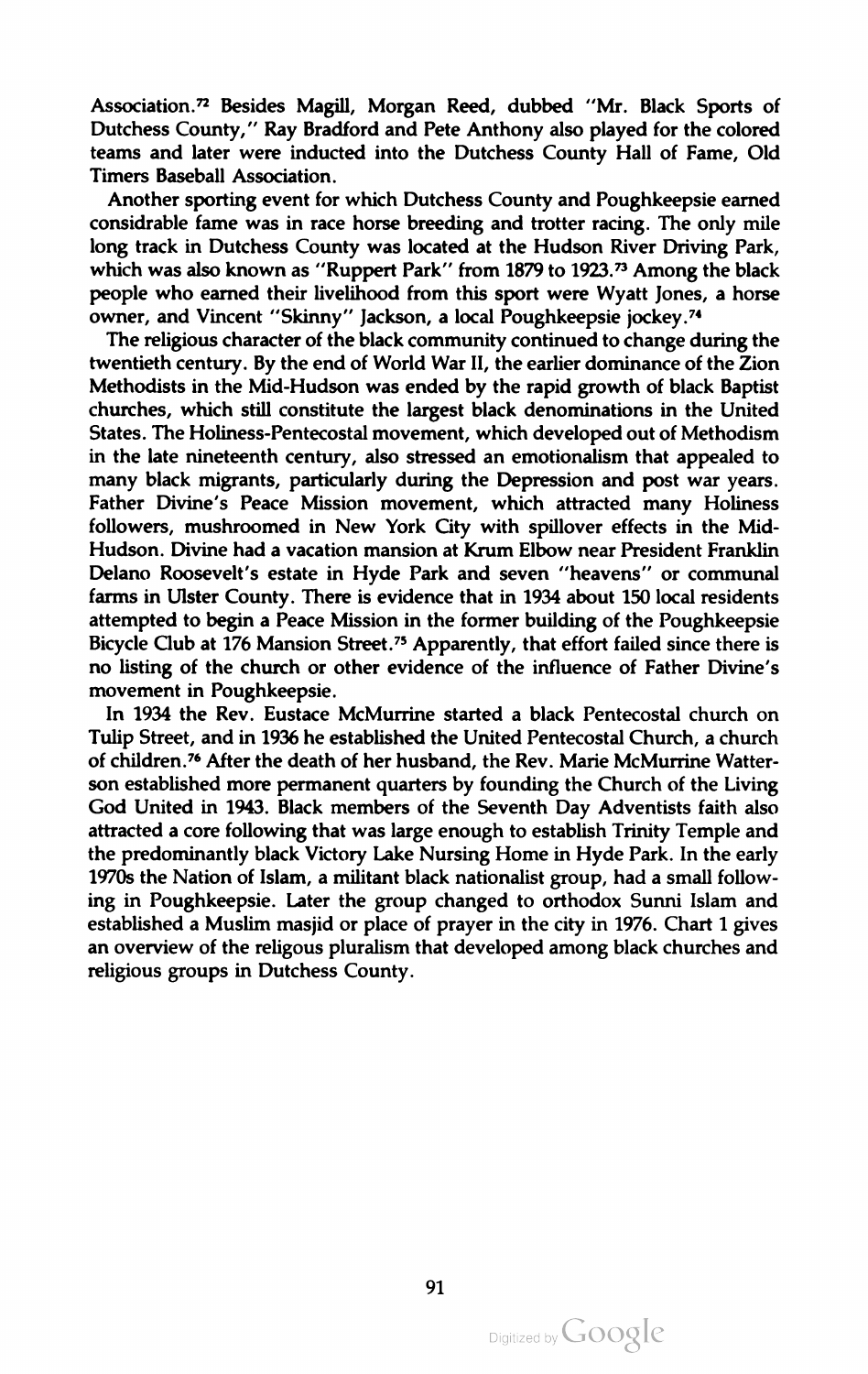## CHART <sup>1</sup>

## Black Religious Groups of Dutchess County

| Church or Group                                                 | Date Organized | <b>Founding Minister</b>                     |
|-----------------------------------------------------------------|----------------|----------------------------------------------|
| Smith Metropolitan A.M.E. Zion<br>Poughkeepsie                  | 1837           | The Rev. Jacob Thomas (?)                    |
| St. James A.M.E. Zion<br>Beacon (formerly<br>Fishkill Landing)  | 1844           | The Rev. Joseph Pascal<br>Thompson (?)       |
| Ebenezer Baptist Church<br>Poughkeepsie                         | 1891           | The Rev. Charles Fairess                     |
| <b>Star of Bethlehem</b><br><b>Beacon</b>                       | 1900           | The Rev. Barnum                              |
| Mt. Zion Baptist Church<br>Green Haven                          | 1902           | The Rev. Brown                               |
| Central Baptist Church<br><b>Salt Point</b>                     | 1919           | The Rev. F. H. Wiggins                       |
| Beulah Baptist Church<br><b>Wappingers Falls</b>                | 1928           | The Rev. Williams                            |
| Beulah Baptist Church<br>Poughkeepsie                           | Sept. 12, 1933 | The Rev. J. H. Wright                        |
| Second Baptist Church<br>Poughkeepsie                           | July 19, 1946  | The Rev. Thomas Jenkins                      |
| Springfield Baptist Church<br><b>Beacon</b>                     | 1946           | The Rev. Mattie Cooper                       |
| Church of the Living God United<br>Poughkeepsie                 | 1943           | The Rev. Marie<br><b>McMurrine Watterson</b> |
| Holy Light Pentecostal<br>Poughkeepsie                          | 1952           | <b>Bishop Mack McClinton</b>                 |
| <b>Green Chapel Overcoming</b><br>Church of God<br>Poughkeepsie | 1960           | Elder A. Green                               |
| Faith Temple Church of God<br>in Christ, Beacon                 | 1961           | The Rev. James E. Hunt                       |
| Bethel Missionary Baptist Church<br><b>Wappingers Falls</b>     | 1966           | The Rev. Clarence Carson                     |
| Bethel Church of God in Christ<br>Poughkeepsie                  | 1966           | The Rev. James E. Hunt                       |
| St. Mark A.M.E. Zion<br>Poughkeepsie                            | Dec. 8, 1971   | The Rev. Ralph McGhee                        |
| Trinity Temple Seventh Day<br>Adventist, Poughkeepsie           | 1964           | The Rev. Judge A. Brummel                    |
| Masjid Ut Mutakabbir<br>Poughkeepsie                            | 1976           | Imam Sabir Alaji                             |
| Mount Olivet Fire Baptized<br>Holiness Church,<br>Poughkeepsie  | 1980           | The Rev. Magdalene<br>Patterson              |

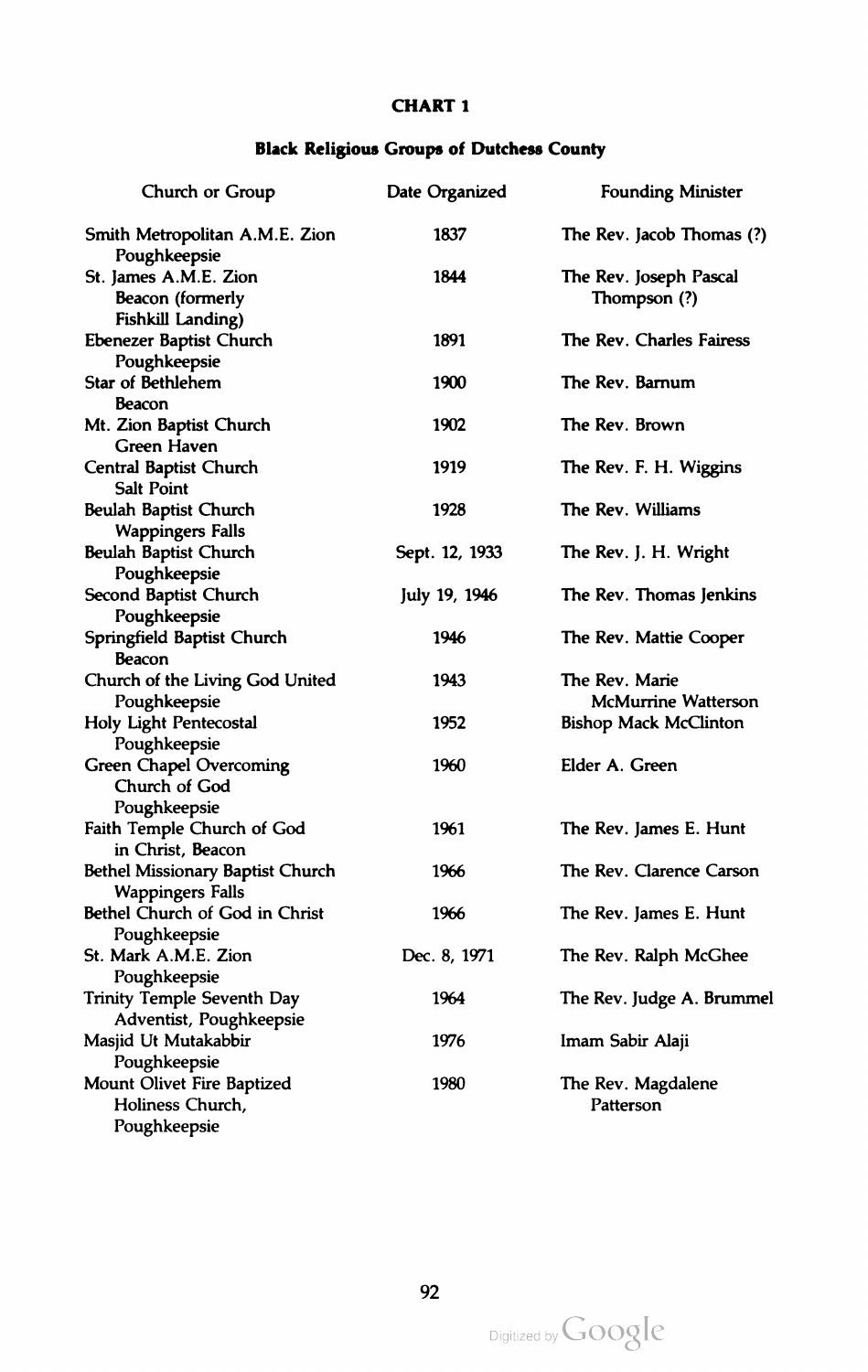If the Great Depression was difficult for whites, it had <sup>a</sup> devastating impact in the black community. The discovery by Eleanor Roosevelt of the extremely depressing and squalid conditions of hundreds of impoverished black families living near the brickyards at Brockway and Dutchess Junction becamea catalyst for social welfare programs under the national recovery acts sponsored by FDR.77 Oral history interviews with local black residents indicated that there was extreme impoverishment. Hunger was the word which summarized their experiences . <sup>A</sup> number of volunteer relief agencies sprang into existence in the city . The federal government sponsored WPA projects and work corps to help ease the massive unemployment. The Rev. Herbert Payne, <sup>a</sup> former pastor of Ebenezer Church, became an administator for WPA projects in New York State.<sup>78</sup> After the Depression years, Mrs. Bessie Payne became the first principal of the Little Red School House, a forerunner of the Rehabilitation Programs, Inc.

The United States did not fully recover from the Depression until the world war in Europe and the Pacific. The social conditions of the 1940s set into motion even larger waves of migrations of black people from the South and paved the way for the emergence of the Civil Rights movement from <sup>1954</sup> to 1968. During World War II more than 200 black men from Dutchess County entered the military services. Walter Patrice, <sup>a</sup> graduate of Poughkeepsie High School who attended Howard University, became the first black Poughkeepsian to be com missioned an officer, first lieutenant in the U.S. Army, and the Rev. Charles Byrd served as a military chaplain of the Air Force with the rank of lieutenant colonel. In October 1941, the Women's Service Club of the Catharine Street Center was organized and it published amonthly magazine called " The Patriot," which contained excerpts of letters and news about the men serving in different countries. Headed by Mrs. Robert Morgan as President, the club also sent Christmas gifts and other gifts during slack periods to keep the morale of the men up. It also sponsored talks at the center by returning servicemen.<sup>79</sup> Although there were glimmers of hope for black people in the 1940s, most of American society remained closed to them and that condition was reflected in Poughkeepsie .

In <sup>a</sup> bold and prophetic address to the annual American Brotherhood dinner, sponsored by the city in 1944, the guest of honor and principal speaker, Judge Jane Bolin Mizelle, the daughter of Gaius Bolin, Sr. and the first black woman judge in the United States, eloquently summarized the situation for Negroes in the city. She charged that there were no Negroes on the staffs of the District Attorney's Office , on the City Council, in the Fire and Police Departments, or in the local hospitals as doctors and nurses . There were also no Negroes as teachers in the schools or as skilled workers in the industrial plants. Even the local YMCA and YWCA engaged in the racial hypocrisy by not allowing Negroes as members and thus " degrade the word Christian." She asked plaintively:

.... America, which has reached its present stature only by the contributions of its various minority groups, can it afford not to utilize the abilities and aptitudes of these citizens? Can America stand the human waste?... You forward-thinking people have not only the opportunity but the duty to begin immediately to break down the traditions of this city and to begin the practice of democratic principles. $80$ 

Judge Jane Bolin also pointed to the need to revise the textbooks used in schools because they neglected the contributions of minorities. Having left the comforts of her father's home <sup>12</sup> years ago in order to fulfill her aspirations, she said that

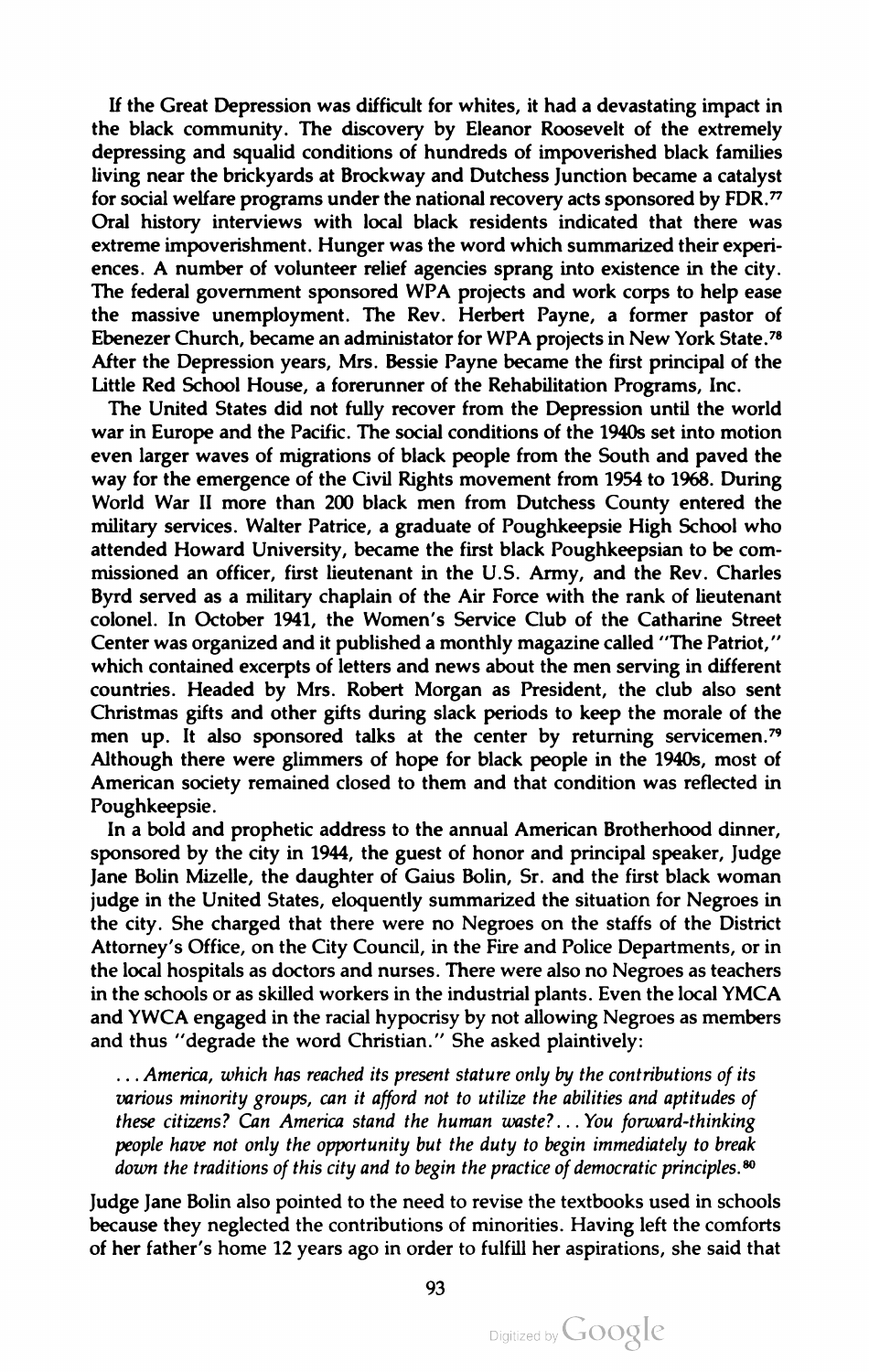declarations of "brotherhood" were pointless until the city of Poughkeepsie ended its intolerance and racial discrimination.<sup>81</sup>

In 1941 Thomas Watson, Sr. began the expansion of his company's operation from Endicott, New York to the Mid-Hudson region when an International Business Machine subsidiary, the Munitions Manufacturing Company bought 215 acres along the River. Then, IBM gradually purchased more property until Watson relocated his research and engineering laboratories to Kenyon House in 1944.82 These early moves into the Mid -Hudson signaled the growth of the com pany into <sup>a</sup> national and multi-national corporation . However, it was not until the early to mid-1950s that the first professional blacks were hired by the corporation.83 In <sup>1952</sup> Harry Cochrane was the first black professional hired at the Poughkeepsie facility; some other early blacks hired during this period include: Calvin Waite, William Crawford, Fleming Alexander, Clifton Kearney, Harry Wilkinson, Columbus Stanley, Victor Morris and John Cooper.<sup>84</sup> The vast majority of black professionals were recruited to IBM after 1963. The arrival of the black IBMers became <sup>a</sup> significant factor in the history and development of the local black community. They came with a sense of optimism, vigor, college education, skills, and most important, a political savvy that had been honed in the heartland of Jim Crow segregation . Their fresh insights and energy were important to the local community. Together with the local black leaders, they helped to challenge and to change the closed society of Poughkeepsie .

The expeiences of these first black IBMers confirmed the insights of Judge Bolin's brotherhood speech. They found a "rigid residential segregation" in Dutchess County and they saw <sup>a</sup> city that was completely circumscribed by <sup>a</sup> suburban town with all of the blacks " trapped in decaying census tracts in the city.''85 Housing became a major issue for the early IBMers because all of them were denied the opportunities to live where they wanted to because of their skin color. Even the Housing Office of their giant corporation could not help them and only continued to hand out lists of houses which would not rent or sell to black people. IBM's Welcome Wagon, which was set up to meet and help employees in the process of relocating, only met with white families. So the first black IBMers developed their own informal version of the welcome wagon and their own housing lists to help those who came later.<sup>86</sup> Furthermore, they found <sup>a</sup> public school system that had no Negro teachers. That confounded many of them because even in the de jure segregation of the South, they themselves had grown up with Negro teachers as rolemodels in the public schools and even in college . Except for <sup>a</sup> few places, they also found that there were no black clerks and no black workers in the small grocery stores, nor in the larger stores on Main Street like Woolworth, Kresge, and Luckey Platt.

#### The Civil Rights Watershed

The 1954 Supreme Court decision in Brown vs. The Board of Education was the unofficial start of the Civil Rights era because it provided the legal legitimation for all of the tumultuous events and activities that followed.

The cracks in Poughkeepsie's silent wall of segregation began to appear gradually. On August 3, 1946 members of the Poughkeepsie Chapter of the United Negro and Allied Veterans of America sponsored a memorial rally at Mansion Square Park to protest the lynching of four Negro citizens in Monroe,<br>Georgia.<sup>87</sup> In 1947 Robert Vaughn became the first black to be hired by the Fire Department and by the time of his retirement in 1974 he had become the first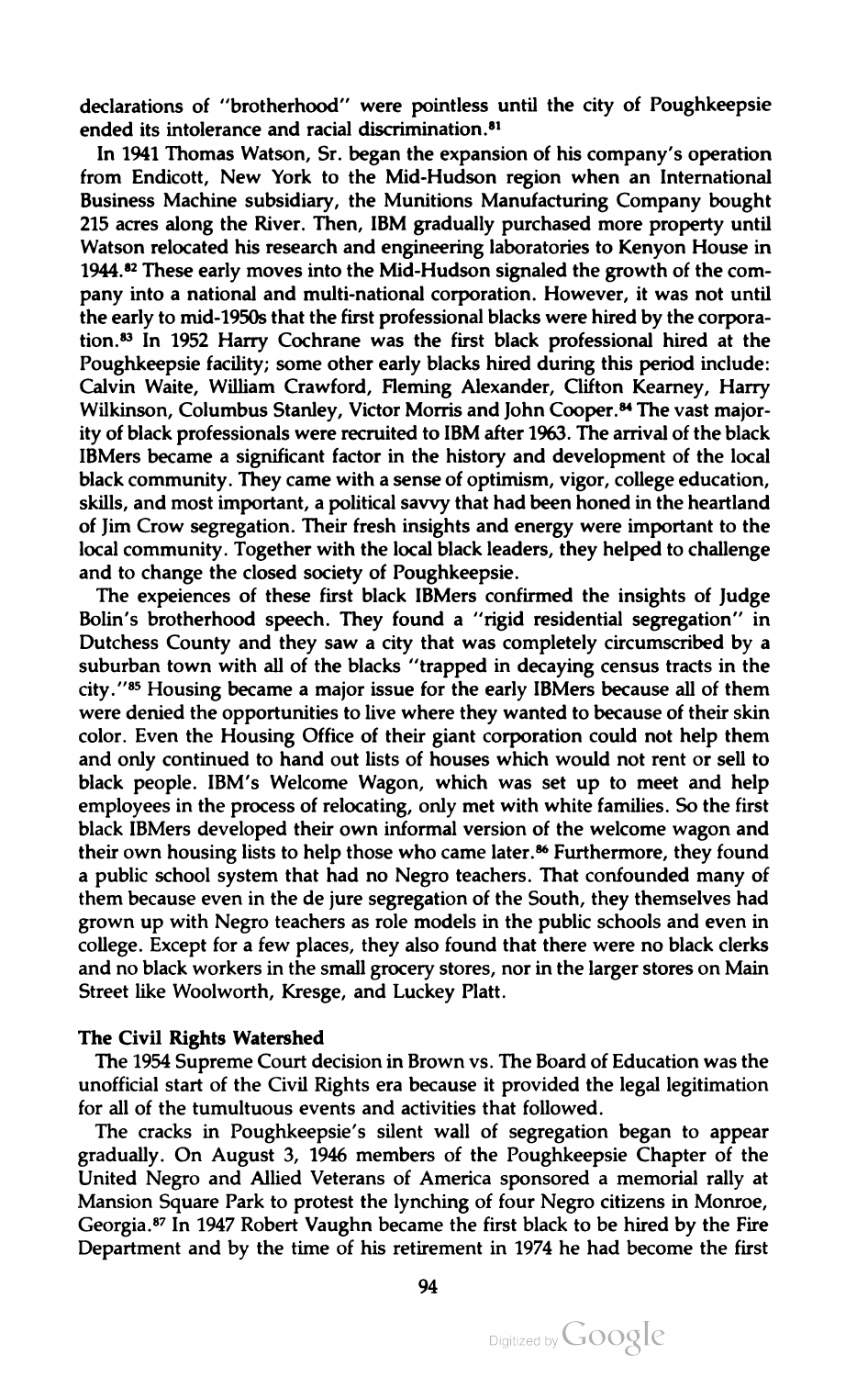black captain in the Fire Department. In 1977 Vaughn was the first black appointed to the Dutchess County Legislature, 12th District, and later he became the first black Dutchess County Deputy Coordinator. In 1957 Mrs. Thelma Morris was the first black teacher appointed by the City of Poughkeepsie School District since the integration of the schools in 1874.<sup>88</sup> Mrs. Dorothy Stanley was a substitute teacher in 1956 and later she became the first black administrator of the school system.<sup>89</sup> In 1957 Mrs. Eleanor Benjamin began her courageous volunteer work with the migrant farm workers in the Mid-Hudson region. For thirteen years she served on the Dutchess County Migrant Council.<sup>90</sup> In spite of these first breakthroughs, the city did not experience the impact of the Civil Rights movement until the decade of the 1960s.

Housing became the issue that first rallied the Civil Rights forces in the city . A bi-racial committee started by black and white religious groups in Poughkeepsie and some individual citizens began the major push for State legislation to ban discrimination in housing. They succeeded with <sup>a</sup> Fair Housing Bill of 1961 which opened about <sup>15</sup> percent of the market and again in 1963 with <sup>a</sup> bill that opened the other 85 percent. Except in isolated instances prior to the 1960s, the majority of blacks experienced considerable racial discrimination in finding adequate housing. It was not until after 1963 that middle class blacks could freely move to suburbia in Dutchess County.<sup>91</sup>

The next target became employment, especially to get the grocery and depart ment stores to hire black clerks and workers. Led by the Northern Dutchess Chapter of the NAACP and their president Wiley Jackson in the mid -1960s, <sup>a</sup> variety of demonstrations and pickets occurred at stores like Woolworth's. A few Vassar College students joined in the demonstrations. Mrs. Earline Patrice, long time community activist, recalled warning her friends and neighbors not to cross the picket lines.<sup>92</sup> Activist black clergy during this period included the Rev. Belvie Jackson of the Zion Church, and the Rev. Robert Dixon of the Central Baptist Church, who ran for mayor unsuccessfully. In 1963 the Rev. Jackson, Cecelia Magill and Rupert Tarver were appointed to serve on Poughkeepsie's first Human Rights Commission.

The public schools, however, still remained a major problem because racial tensions rose with the growing influx of black migrants, especially among the lower income families who were attracted by the County's economic prosperity. In <sup>1940</sup> Dutchess County's nonwhite population was 3.6 percent and in <sup>1960</sup> it grew to  $5.8$  percent. Of the  $9.917$  Negroes in the County in 1960, the city of Poughkeepsie had the largest number, 3,601.93 In the two decades after 1960, Poughkeepsie's black population more than doubled to 7,606 or 25.6 percent of all citizens in 1980. With this significant growth in the black population, some of the city's white residents reacted as they have in other parts of the nation with <sup>a</sup> flight to suburbia. $94$  The growing number of minority students was an important factor which contributed to the creation of a separate, predominantly white Spackenkill High School in 1970.<sup>95</sup> Prior to that time Spackenkill students attended Poughkeepsie High School. In 1964 Mrs. Marie Tarver, <sup>a</sup> native of Louisiana, was appointed to fill <sup>a</sup> vacancy on the Board of Education. She not only became the first black on the Board but in 1965 she was elected to it, the first to win a public election, and later also the first to become the Board's president. In <sup>1966</sup> Lorraine Roberts became the first black teacher to chair an academic department in the Poughkeepsie City School District and in 1982 Mr. James Clarke, Jr. became the first black Superintendent of Schools for the same school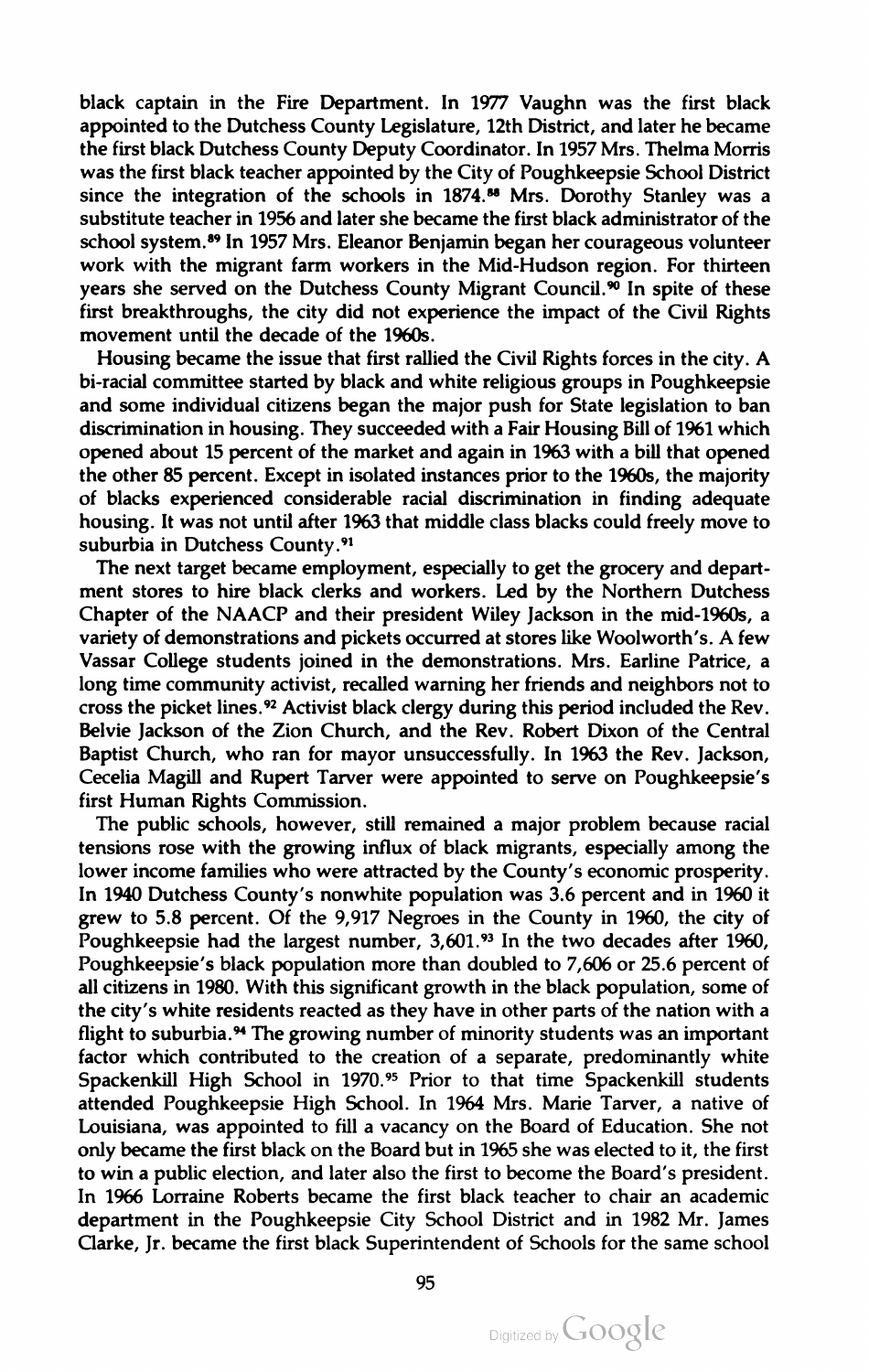district.

In 1965 Dutchess County's first Human Rights Council was formed with Victor Morris as its chairman.Morris was also instrumental in becoming the editor and publisher of the first two black newspapers in the Hudson Valley. In 1957-1959 he started the first paper, the Antler Digest and between the years 1969 and 1979 he edited the Mid-Hudson Herald.<sup>96</sup>

Following the Newark and Detroit riots in July 1967 Poughkeepsie also experi enced several days of disturbances from July 28 to July 30. Fed by rumors, bands of mostly black teenagers roamed the streets breaking store windows on Main Street. Members of the black clergy and other community leaders like Ruppert Tarver, Harold Anderson and Morris mediated with the youths to help stem the spread of trouble.<sup>97</sup>

The activism of the 1960s also led to the creation of numerous community organizations and self-help groups. During President Johnson's War on Poverty, Ruppert Tarver became the executive director of the Neighborhood Services Organization, while his wife Marie directed Poughkeepsie's Model Cities Agency.98 Harold Anderson was the director of the Poughkeepsie Opportunity Center of the Dutchess County Committee for Economic Opportunity. Mrs. Ethel Vaughn was the only woman and the first black person appointed to the Poughkeepsie Urban Renewal Agency Board in 1965. The Lower Main Street Association was formed in 1967 after the July disturbances under the leadership of Wiley Jackson and Earline Patrice.<sup>99</sup> The Hudson Valley Opportunities Industrialization Center was organized in 1968 with Edward Johnson as its executive director. The Cultural Progress Club was organized by Mrs. Robert Dixon in 1968. Other cultural breakthroughs were achieved by Vivian Gaines Tanner, Carol Crawford, William Duke, Jr. and Myra Morris.<sup>100</sup>

For a period of time in the late 1960s and early 1970s there existed a coalition of groups for political purposes, the United Black Council Executive Committee.101 The 28th Congressional District Division of the New York State Voters League Association supported black candidates for mayor and other municipal offices. In the mid-1970s the black community achieved a significant breakthrough in the previously closed society when Stewart Bowles became the first black Chief of Police of the City of Poughkeepsie. Also in the 1970s, the Jamaican Concerned Citizens was formed by Clement Parkinson, Wiley Jackson and Earline Patrice to address the issues and concerns of Jamaicans and other West Indians in Poughkeepsie . Other community activists from Jamaica included Winston Bailey, who served on the Board of Education, and Rodney Douglas, who created the first black repertoire and acting company in the Mid-Hudson . Jeh V. Johnson was the first black architect in Poughkeepsie with design credits that in cluded: the Dutchess County Mental Health Building (1969); St. Simeon (1970); Interfaith Towers ( 1973); Tubman Terrace (1974); Catharine Street Center ( 1979). There were numerous other "first" breakthroughs that cannot be mentioned completely in this text. <sup>102</sup>

#### Conclusion

An overview of 300 years of black history in the Mid-Hudson, Dutchess County, and the city of Poughkeepsie reveals not only the strugggles and accomplishments of black people from slavery to freedom, but it also acts as a mirror that refracts the strengths and weaknesses of the larger society . Racism remains America's great unsolved problem . W.E.B. DuBois once said that " the problem

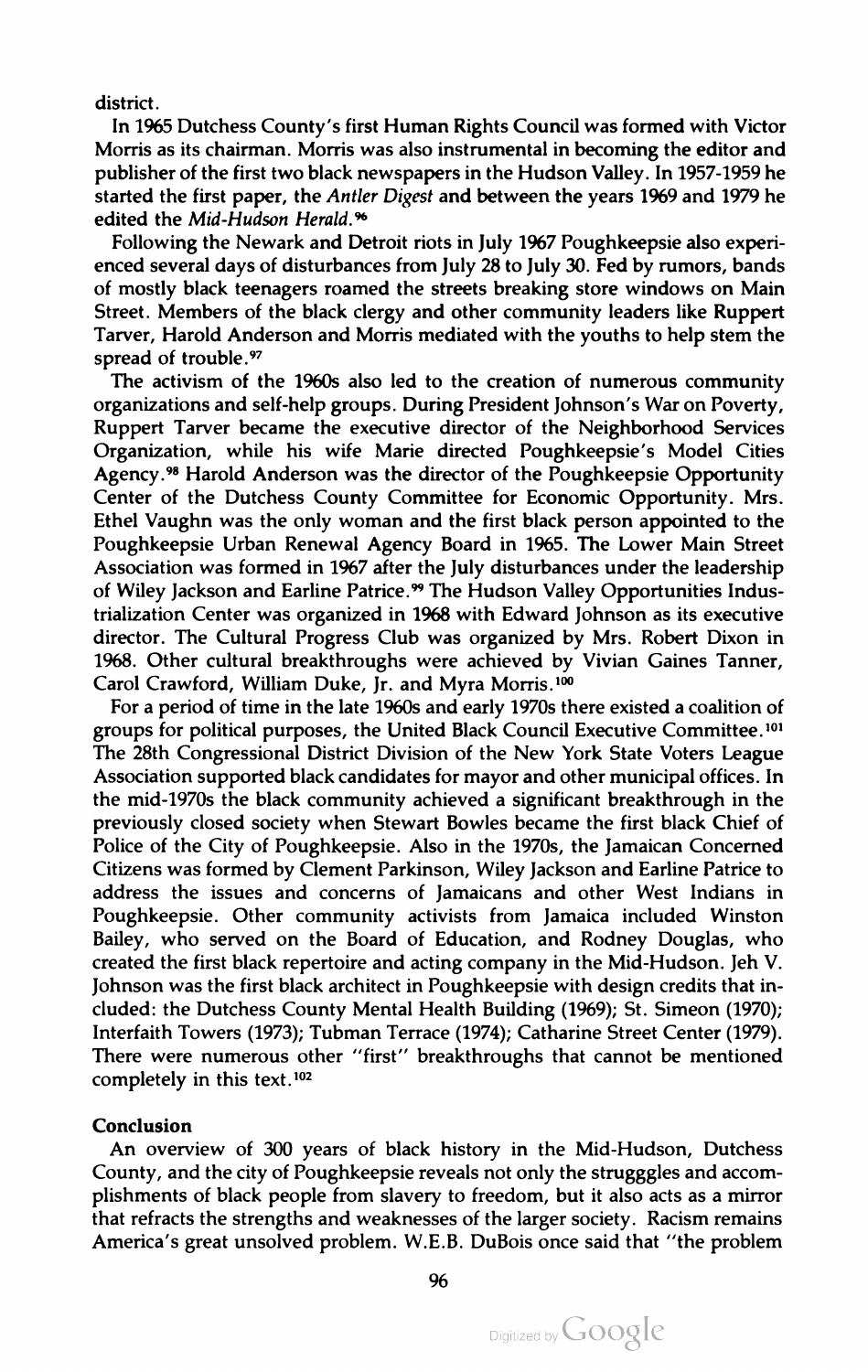of the twentieth century is the color-line."'103 Foreign observers like Alexis DeTocqueville in the nineteenth century and Gunnar Myrdal in the twentieth have also puzzled over this "American dilemma" of having the highest democratic ideals but of failing to put them into practice. The authors of this article can only concur with these observations and urge greater efforts on the part of all Americans in the continuing struggle to resolve this dilemma.

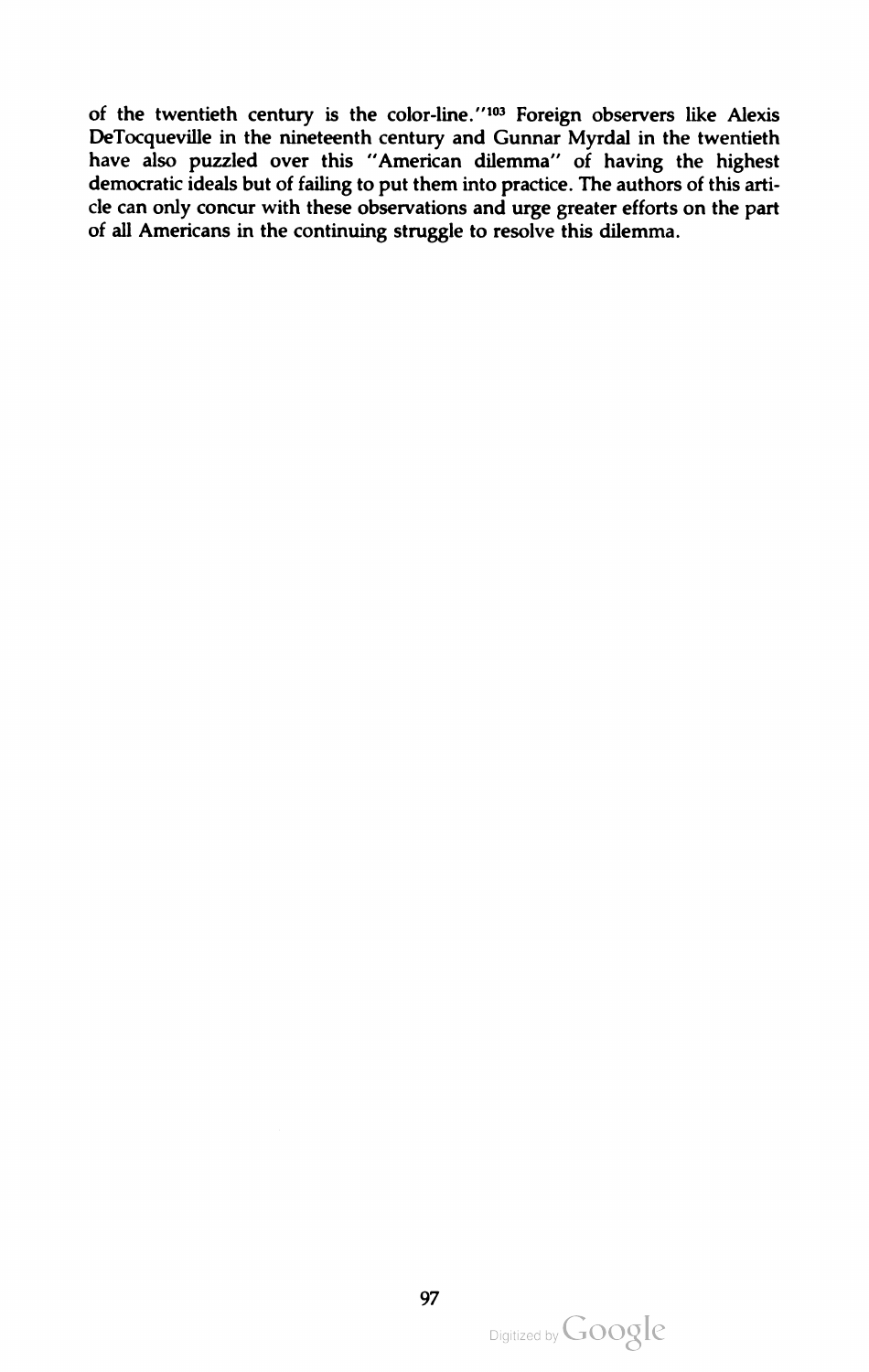## Endnotes

1. Edmund Platt, The Eagle's History of Poughkeepsie 1683 to 1905 (Poughkeepsie, N.Y.: Platt and Platt, 1905) .

2. The authors acknowledge the help provided by the following persons in completing this research project: Betty White, Victor and Thelma Morris, Bessie Payne, Mrs. Olga Galloway, and Frank and Anna Dolfinger.

3. Albert J. Williams-Myers . " <sup>A</sup> Preface : The African Presence in the Hudson River Valley, Interpersonal Relations Between the Masters and Slaves to the Early Federal Period ." unpublished paper, 1987, p. 1. The authors want to acknowledge and thank Professor Williams-Myers of the Blacks Studies Department of SUNY, New Paltz for sharing his research on slavery in the Hudson Valley with them. This summary overview of slavery in the Mid-Hudson is indebted to his work.

4. Ibid., pp. 5-8.

5. Platt, Eagle's History, p. 64.

6. Records of the Poughkeepsie (N.Y.) Precinct, 1769-1831. Manuscript record book. Section on manumissions, <sup>p</sup> . 1.

7. See, "The S.P.G. in Colonial New York," in Frank J. Klingberg, Anglican Humanitarianism in Colonial New York (Books for Libraries Press: Freeport, New York , 1940, reprinted 1971), p. 121-186. Carlton Mabee, Black Education in New York: From Colonial Times to Modern Times (Syracuse, N.Y.: Syracuse University Press, 1979). Also see Williams-Myers, "The African Presence," pp. 52-53.

8. A.J. Williams-Myers, "Pinkster Carnival: Africanisms in the Hudson River Valley," Afro-Americans in New York Life and History (January 1985), pp. 5-17.

9. Henry Noble MacCracken, Blithe Dutchess: The Flowering of An American County From 1812 (New York: Hastings House, 1958), p. 105.

10. Lawrence H.Mamiya and Patricia A. Kaurouma, For Their Courage and For Their Struggles: The Black Oral History Project of Poughkeepsie, New York (Poughkeepsie: Urban Center for Africana Studies, 1978), p. 3. Also see Denise Love Johnson, "Black Migration," Poughkeepsie Bicentennial Forum, Publication of Poughkeepsie High School, June-July 1976, p. 6. This article is a condensed version of Mrs. Love Johnson's senior thesis at Vassar College, written for the Departments of Black Studies and Geography, "'Black Migration Patterns: <sup>A</sup> Case Study of the Origin and Development of the Black Population in the City of Poughkeepsie, N.Y.," May 1973.

11. MacCracken, Blithe Dutchess, p. 53.

12. See Henry Noble MacCracken, Old Dutchess Forever: The Story of An American County (N.Y.: Hastings House, 1956), pp. 191-192.

13. The Rev. L. M. Vincent, Methodism in Poughkeepsie and Vicinity: Its Rise and Progress From 1780 to 1802, with Sketches and Incidents (Poughkeepsie, N.Y.: Press of A. V. Haight, 1892), <sup>p</sup> . 14. Bishop Asbury made his statements in <sup>1800</sup> or 1801 in <sup>a</sup> visit to Poughkeepsie, expressing the frustration of several failed attempts to establish <sup>a</sup> Methodist class .

14. In 1787 the Free African Society , one of the first mutual aid societies , was founded by Absalom Jones and Richard Allen. In 1794 the Mother Bethel African Methodist Episcopal Church was established by Allen.

15. Vincent reported that there were <sup>402</sup> white members and <sup>47</sup> colored members be tween 1834 to 1836. Vincent, Methodism, p. 19. The information on the United Society is taken from the historical section of the 1985 Directory of the Smith Metropolitan African Methodist Episcopal Zion Church, p. 3.

16. "Catharine Street," spelled with an "a," was the original spelling of the street and the church. See the historical account of the Catharine Street A.M.E. Zion Church given by Gaius Bolin, Sr. in "Armed Patrol Once Guarded Local Church," The Sunday Courier, <sup>12</sup> November 1937 .

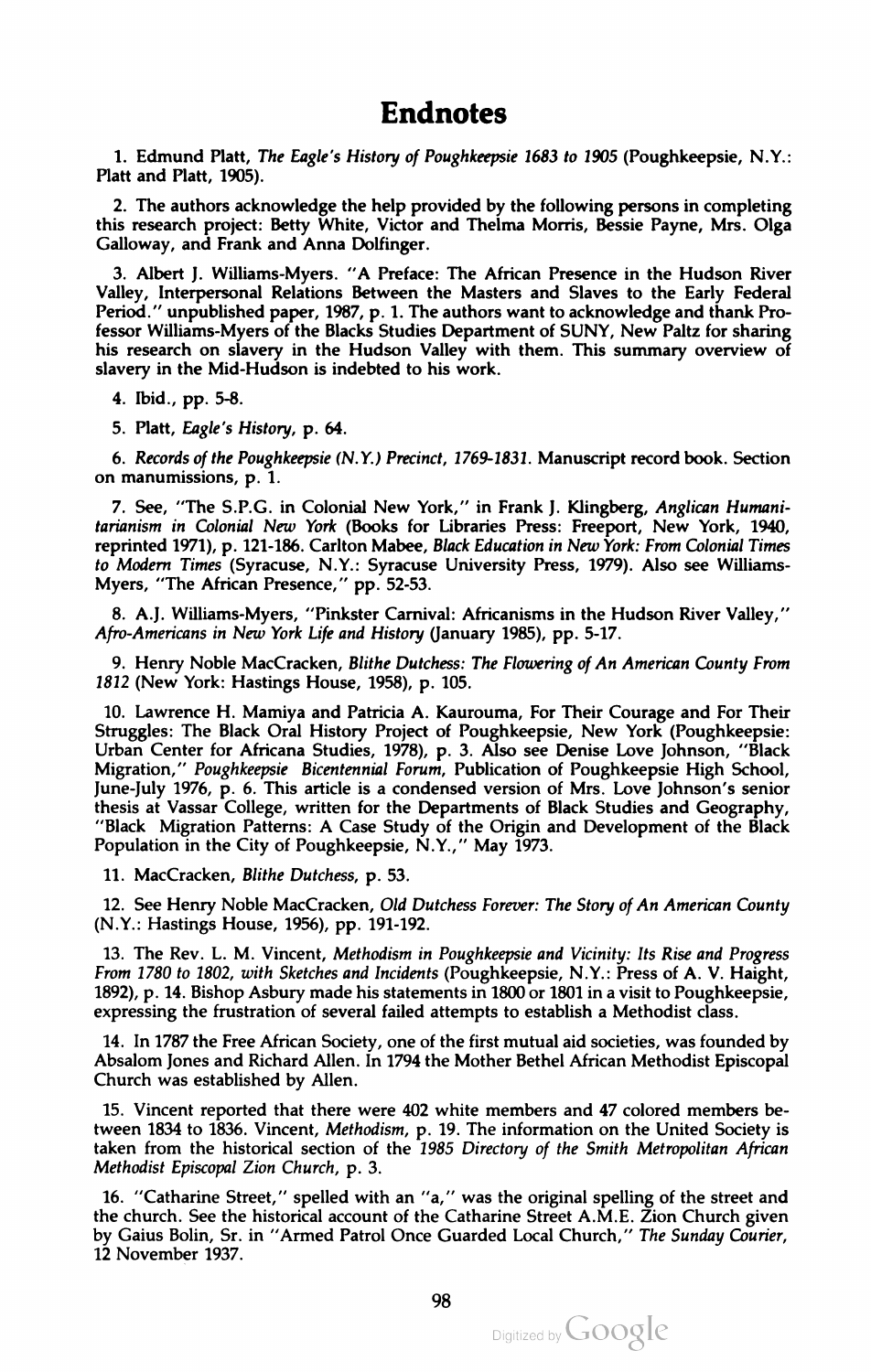17. According to the 1985 Directory of the Smith Metropolitan A.M.E. Zion Church the first pastor mentioned is the Rev. Jacob Thomas. In Charles Sargent Jr.'s unpublished paper, " Negro Churches in Dutchess County, N.Y." (September 30, 1955), the pastoris the Rev. Jacob Thompson. Sargent's paper is available in the Local History Room of the Adriance Memorial Library in Poughkeepsie. However, there is no definitive evidence for the founding pastor since key documents were lost in a church fire.

18. See Gayraud S. Wilmore, Black Religion and Black Radicalism (Garden City, New York: Anchor Press/Doubleday, 1973), p. 121. Douglass became the first black person to speak on behalf of the race in national forums. Tubman was known as the "Moses of her people " for leading the largest number of escaped slaves (over 300) to freedom. Louguen was dubbed "King of the Underground Railroad."

19. The exact founding date of the Baxtertown A.M.E. Zion Church is notknown since it ceased to exist by the middle of the 1930's. An oral history interview of Frank and Anna Dolfinger by Lorraine Roberts on <sup>16</sup> July 1987 indicated that the church was about <sup>100</sup> feet from Dolfinger's property. Mr. Dolfinger said that it was a big church, all wood, big windows, plain glass, double doors in front, you could walk off the front porch . An article on tours in Dutchess County in 1937 indicated that the church was no longer in use in the middle of the 1930s. It said the following of the Baxtertown church, "M.E. Zion Church, the roof of which was caved in from the weight of the snow." See The American Guide Series - Dutchess County, New York, sponsored by the Women's City and County Club of Dutchess County, N.Y. (Published by the William Penn Association of Philadelphia, 1937), p. 128.

The St. James A.M.E. Zion Church in Beacon was originally named the First Methodist Episcopal Ebenezer Church of Fishkill Landing. It was called the " Colored Methodist Episcopal Ebenezer Church" in order to avoid confusion with the white First Methodist Episcopal Church already in Beacon. (Affidavit of Blossom Jones, church member, New York State, Dutchess County , 28 March 1963). Also see the article by Craig Wolfe, "Historic Church At Crossroads, Evening News (Beacon), 23 October 1980. The authors also acknowledge the information on the history of the St. James A.M.E. Zion Church given by Olga Galloway.

20. MacCracken, Blithe Dutchess, pp. 105-106.

21. Ibid., p. 106. For the same story regarding Bolding see Platt, Eagle's History, p. 135.

22. MacCracken, Blithe Dutchess, p. 98.

23. Ibid ., pp. 98-100 .

24. Ibid., p. 51.

25. Armed Patrol Once Guarded Local Church: Mob During Civil War Threatened to Burn A.M.E. Edifice," The Sunday Courier, <sup>12</sup> November 1937. Summary of <sup>a</sup> history writ ten and read by Mr. Gaius Bolin, Sr. at the centennial celebration of the Catharine Street Church.

26. "Performance by Coward," report of the attack by the soldiers on the colored church, Poughkeepsie Daily Eagle, 7 January 1863.

27. "Meeting at the Catharine Street Methodist Church," Poughkeepsie Daily Eagle, <sup>7</sup> January 1863.

28. MacCracken, Blithe Dutchess, p. 58.

29. See the following issues of the Poughkeepsie Daily Eagle: 24 December 1863; 31 December 1863; 7-8 January 1864; <sup>14</sup> January 1864; 5-6 February 1864. In its <sup>16</sup> April 1864 edition, the Eagle reported in large bold headlines about the slaughter and atrocities committed on 300 Negro troops and 50 whites at Fort Pillow, who were either shot to death, and burned or buried alive after they had surrendered.

30. Poughkeepsie Daily Eagle, 6 February 1964.

31. See the following issues of the Poughkeepsie Daily Eagle: 1 February 1864; <sup>17</sup> February 1864; <sup>18</sup> January 1865.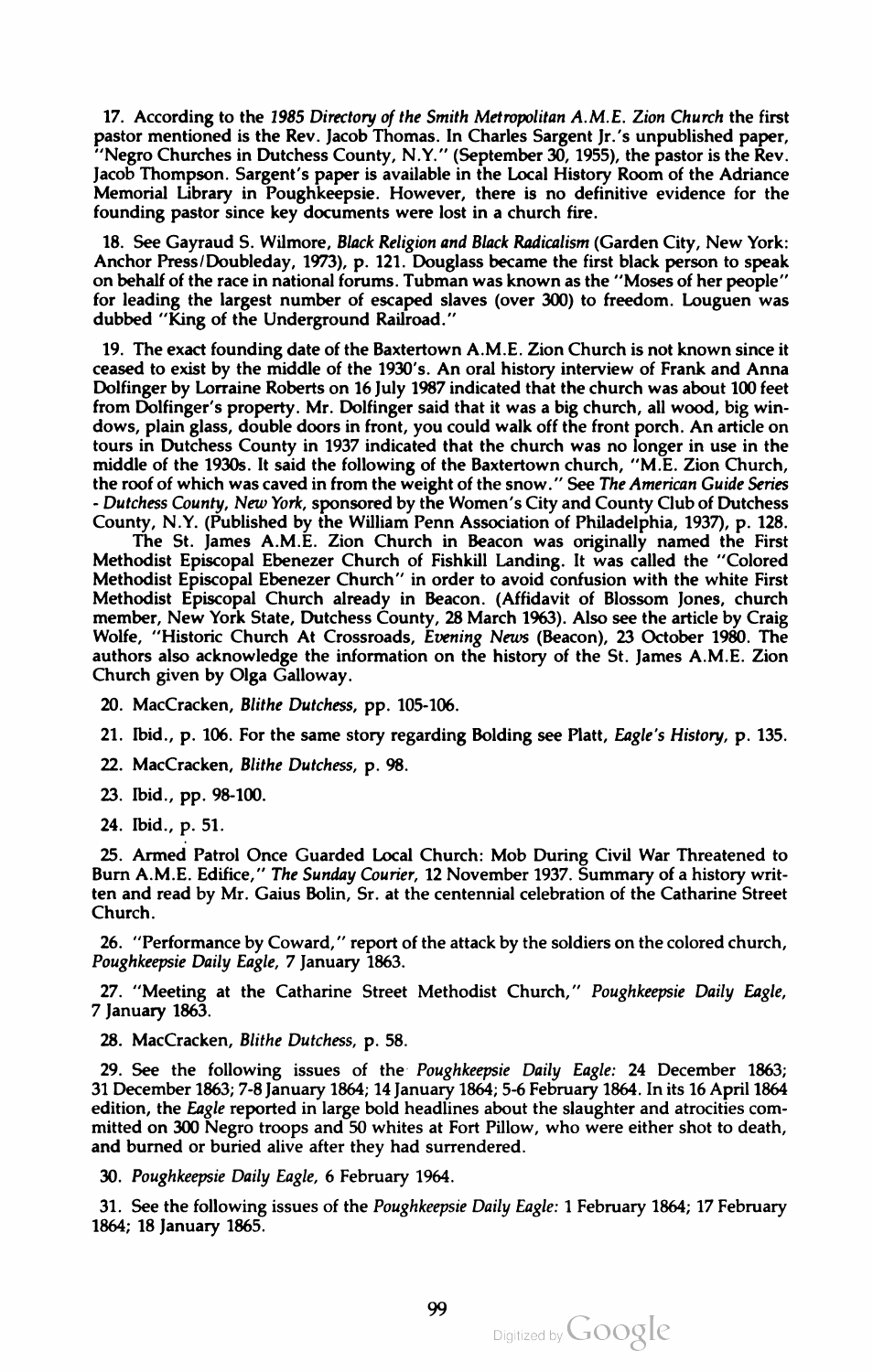32. In fact at a meeting on 24 October 1870, a resoluton was passed that "any Negroes voting the Democratic ticket will be considered enemies of the race." Poughkeepsie Daily Eagle, 25 October 1870. At a meeting on <sup>23</sup> June <sup>1876</sup> , the Republican Colored Committee passed resolutions asking the party to recognize the rights of colored representatives and to acknowledge that colored men are capable of holding public offices. Poughkeepsie Daily Eagle, 24 June 1876.

33. Poughkeepsie Daily Eagle, <sup>17</sup> May 1870.

34. Poughkeepsie Daily Eagle, 18 June 1865.

35. " Not <sup>A</sup> City Darkey," Poughkeepsie Daily Eagle, <sup>16</sup> May <sup>1864</sup> .

36. Carleton Mabee, Black Education in New York State. See the section on African Free Schools operated by the New York Manumission Society throughout New York State, pp. 19-22.

37. See Amy Pearce Ver Nooy, "The Anti-Slavery Movement in Dutchess County, 1835-1850," Yearbook of the Dutchess County Historical Society, Vol. 28, 1943, p. 61.

38. Ibid .

39. " Account of the Board of Education Minutes, Report by The Committee on Teachers," signed by E.Q. Eldridge, E.J. Wilbur, and W. Farrington, 1 November 1870.

40. Quoted in Carleton Mabee, " Toussaint College: <sup>A</sup> Proposed Black College for New York State in the 1870's," Afro Americans in New York Life and History (January 1977, 25-35), p. 30.

41. Ibid., p. 31.

42. Poughkeepsie Daily Eagle, <sup>2</sup> September 1873.

43. Ibid .

44. Poughkeepsie Daily Eagle, <sup>5</sup> September 1873.

45. Poughkeepsie Daily Eagle, 11 September 1873. Also see the Poughkeepsie City School District, Board of Education Minute Book (1856-1874), p. 48.

46. Poughkeepsie Daily Eagle, <sup>14</sup> May <sup>1874</sup> .

47. "51 Years A Lawyer" by Dorothy W. Thomson, The Sunday New Yorker, 22 November 1943. The article is on the accomplishments of Gaius Bolin, Sr.

48. Clyde Griffen and Sally Griffen. Natives and Newcomers: The Ordering of Opportunity in Mid -Nineteenth Century Poughkeepsie (Cambridge and London : Harvard University Press, 1978), see footnote 9, p. 285.

4. Ibid., p. 123.

50. Ibid .

51. Ibid ., pp. 208-209 .

52. Ibid., p. 237.

53. The extent of this economic deprivation is also reflected in the social institutions that blacks created. During the 1860's there were periodic appeals to sympathetic whites for money, dry goods, and groceries to help support the pastor of the Zion Church. Clyde Griffen and Sally Griffen, Ibid., pp. 30-31.

54. Ibid., pp. 212-214. The Griffens mention a "Calico Ball" thrown by the colored waiters of the Nelson House in 1877.

55. According to Charles J. Sargent, Jr., charter members of the church were: Mr. and Mrs. William Duval, Mrs. Hunter, Miss A. Huer, Mr. Thomas Vaughn, Miss Emma Vaughn, Mrs. Rhoda Fariess, Mr. William Williams, and Mr. Horace Van Dusen . See Sargent, "Negro Churches," p. 2.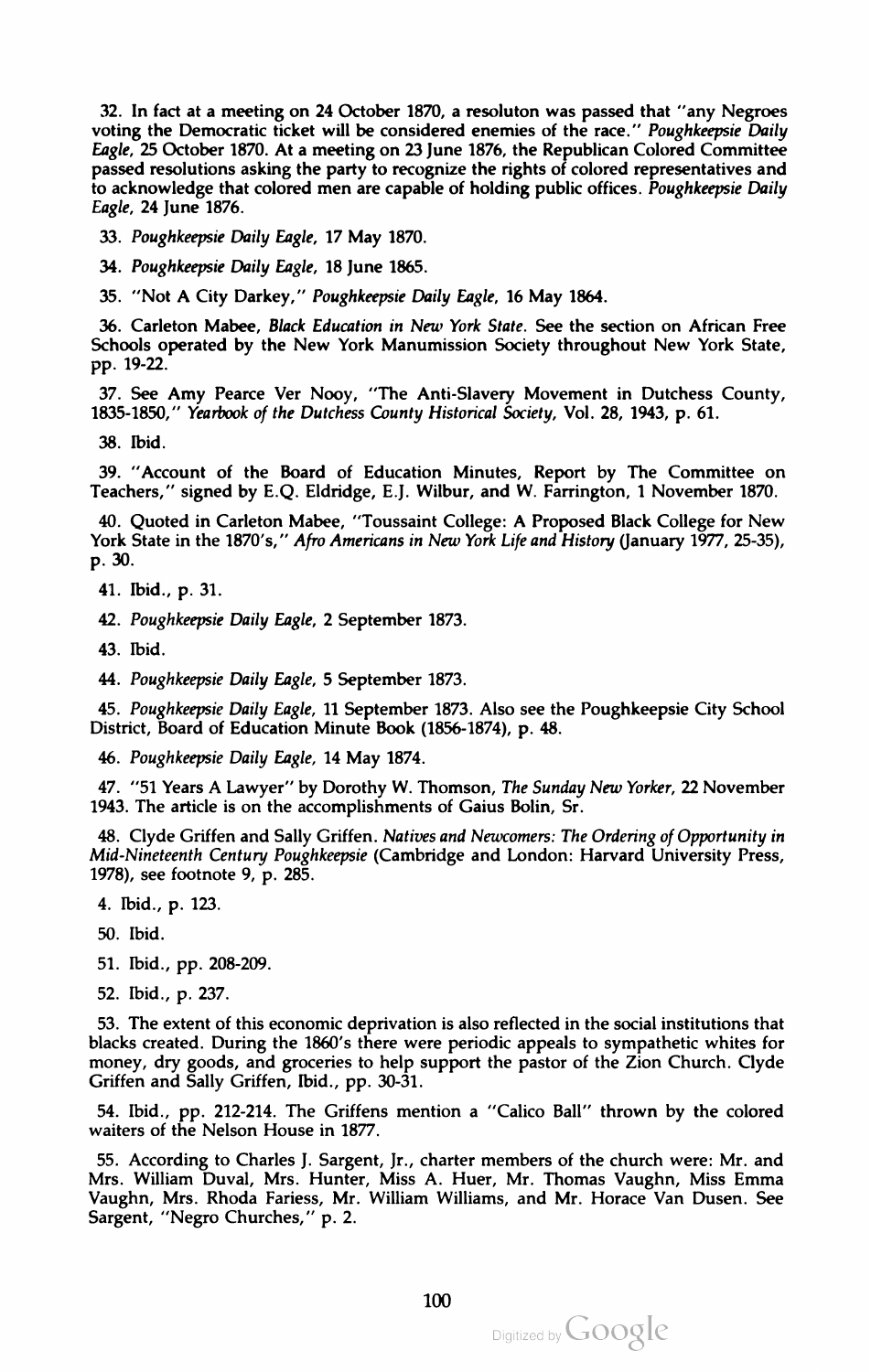56. See Bishop William I. Wall's history of the Zion Church. William I. Walls, The African Methodist Episcopal Zion Church : Reality of the Black Church (Charlotte, N.D.: A.M.E. Zion Publishing House), p. 111.

57. Betty White, church clerk of the Ebenezer Baptist Church, "History of the Ebenezer Baptist Church, unpublished paper, Summer 1987. "A History of Smith Metropolitan A.M.E. Zion Church 1837-1985," by The Committee in the Smith Metropolitan A.M.E. Zion Church, Poughkeepsie N.Y. 1985 Directory, pp. 3-4.

58. According to Dennis Dickerson's article on Gaius Bolin, Sr., "Success Story ... With A Difference," Bolin was one of seven Poughkeepsie residents who agreed to form a local branch of the NAACP in 1931. "In addition to Bolin, sixty-one people from Poughkeepsie and other nearby communities became the founding members . . . In 1932 he (Bolin) served on the Executive Committee of the Dutchess County NAACP." Dr. Morgan, his wife Lucy, and Lucy P. Graves, Director of the Catharine Street Center, helped to establish the junior NAACP, which sponsored in <sup>1934</sup> the Phyllis A. Wheatley Scholarship Fund for promising black youths who wanted to go to college. See Dennis Dickerson, "Success Story ... With A Difference," Williams Alumni Review, Fall, 1979, p. 3. In the mid-1960's the name was changed to the Northern Dutchess Branch of the NAACP.

59. Poughkeepsie Daily Eagle, 22 January 1910 .

60. See the oral history interview with Mrs. Bessie Harden Payne for her reminiscenses of racial discrimination in Poughkeepsie in Mamiya and Kaurouma, For Their Courage, p. 25.

61. "One of the People," interview with John W. Harden, Bessie Harden Payne's father, by Marion L. McMahon, Sunday New Yorker, 10 January 1943.

62. Besides Mrs. Harden and Mrs. Payne, the following women were in the original group: Mrs. Jennie Storts, Mrs. Osafora Strudella Lawrence , Miss Louise Roberts , Miss Jessie Haff, Mrs. Jessie Wye, Mrs. Edna Francis, Mrs. Maria Brown, Miss Lulu Richardson. Unpublished papers of Bessie Harden Payne, courtesy of Mrs. Lorraine Roberts .

63. Oral history interview with Mrs. Bessie Payne in Mamiya and Kaurouma, For Their Courage, p. 30.

64. During the 1940s the Hudson River State Hospital also began hiring Negro workers and staff. After the Civil Rights period, Mrs. Gloria Freeman, RN, became the first black to own and operate <sup>a</sup> private proprietary home for adults, one of the first adult homes certi fied in Poughkeepsie by the New York State Department of Social Services .

65. The church visited by the Klan in <sup>1925</sup> is probably Mount Zion Baptist in Stormville. For a fine summary of these activities, see the article by Helen Meyers, "Hooded Knights Once Rode in Dutchess, Sunday New Yorker, <sup>11</sup> August 1946.

66. "Catharine Street Center's Drive for \$50,000 Opens Tomorrow," Poughkeepsie Journal, 13 November 1945, p. 1. In 1971 Henry and Lola Green were instrumental in spearheading the rebuilding of the Catharine Street Center, which was dedicated in March <sup>1979</sup> .

67. " Colored Masonic Festival," Poughkeepsie Daily Eagle, <sup>21</sup> November <sup>1876</sup> .

68. Some examples of the variety of fraternal orders and lodges in Poughkeepsie include the following: Upper Hudson and Capital District Prince Hall Free and Accepted Masons; Nimrod Lodge, No. 96, F. and A.M.; Queen of Hudson Temple No. 292 Excelsior Chapter. Order of the Eastern Star; Corinthian Lodge, No. 24, F. and A.M .; Hattipha Chapter No. 3, Order of Eastern Star; Elks, Pride of Hudson Lodge, No.466 , International Order of the Elks; Masonic Mary Magdalene Chapter No. 127, Order of the Eastern Star; Jehovah Lodge, No. 57; Excelsior Chapter 72. Order of the Eastern Star, Prince Hall Affiliated; Odd Fellows; and Knights of Pythias. In recent years, Mr. Eli Allen, III, became the first and only Grand Master of the Prince Hall Masons from Poughkeepsie.

69. Some of the black fraternity and sorority groups in Poughkeepsie include the following: Howard University Alumni Association; Kappa Alpha Psi Fraternity ; Omega Psi Phi Fraternity; Delta Sigma Theta Sorority; Alpha Kappa Alpha Sorority, Inc.; Alpha Phi Alpha Fraternity; and Zeta Phi Beta Sorority.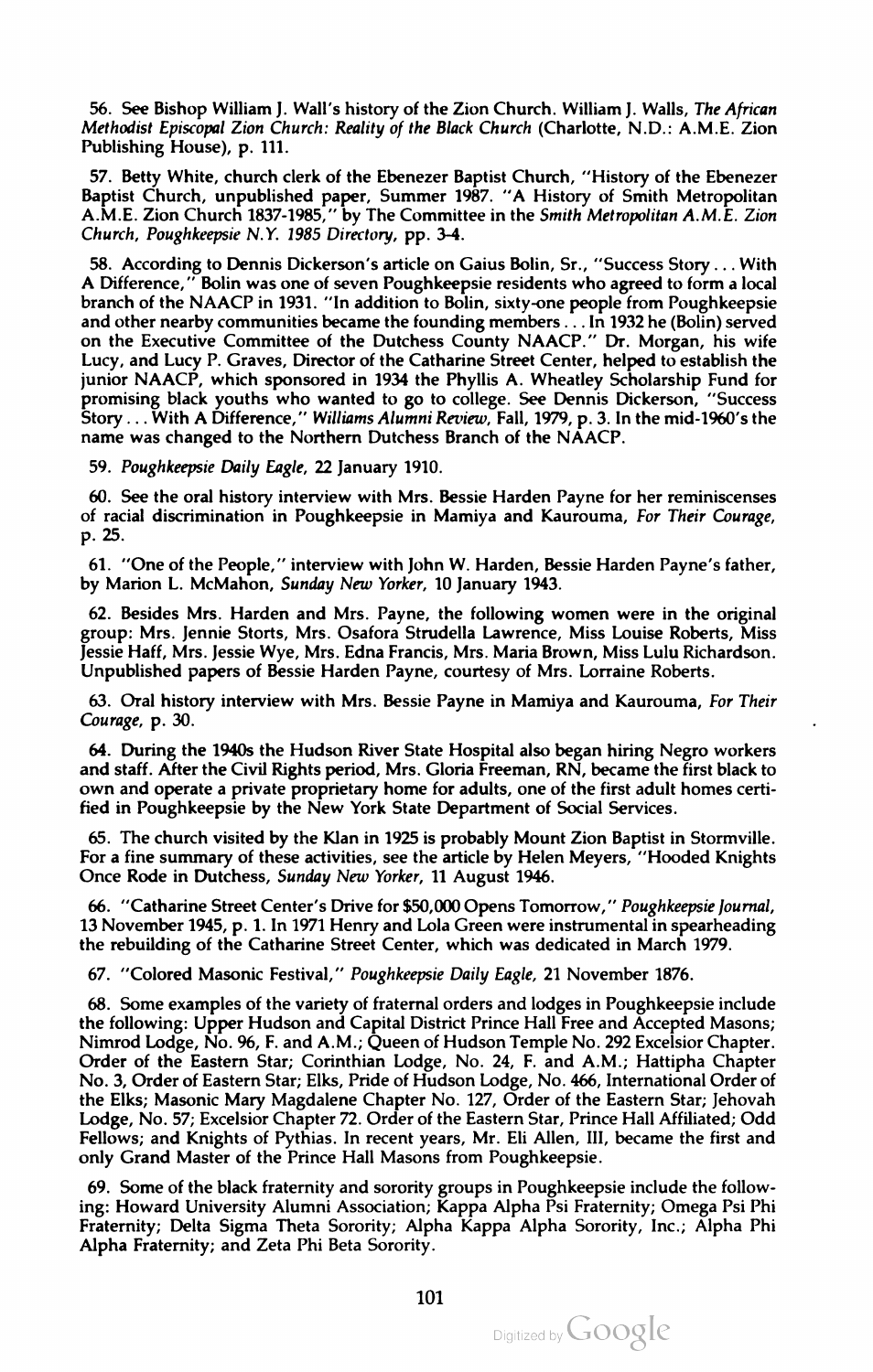70. The article reported that the score was tied 19-19, although Poughkeepsie claimed victory. It ends with a comment of racist humor: "During the game there was a coon in the air all the while." Poughkeepsie Daily Eagle, 15 August 1883.

71. In 1984 Sherwood Thompson became the first black elected to the Dutchess County Legislature from the 10th District of Poughkeepsie .

72. "Bob Magill, Player-Coach, Promotes Negro Athletics," by Seymour Prutinsky, Poughkeepsie Journal, <sup>15</sup> March 1940. Athletic records indicate that it was not until <sup>1919</sup> that the first colored student, Abraham Bolin Crooke, played on the football team for Poughkeepsie High School.

73. MacCracken, Blithe Dutchess, p. 421.

74. Information on Jackson and Jones comes from Walter Patrice's mother, Mrs. Unetta Jackson Patrice, who worked as <sup>a</sup> waitress at the track around 1913.

75. " Building Sought to Start 'Father' Divine Congregation ," Poughkeepsie Journal, <sup>19</sup> November <sup>1934</sup> .

76. " Pentecostal Church of Children Thrives Here," Poughkeepsie Star Enterprise, 9 June<br>1939.

77. MacCracken, Blithe Dutchess, pp. 107-108. In his work with the relief board of Dutchess County, MacCracken claimed that he was responsible for Eleanor Roosevelt's visit .

78. Mamiya and Kaurouma, For Their Courage, oral history interview with Mrs. Bessie Payne, p. 25.

79. Besides Mrs. Morgan, other members of the club included: Mrs. Aetius Lawrence, Mrs. Gary Mendez, Mrs. Frank T. Wood, Mrs. Crawford McGerald, Mrs. Robert Magill, Mrs. Robert Sullivan , Mrs. James K. Lewis, Mrs. Madeline S. Hawley, Mrs. Oscar Boone Jr., Dorothy Thompson, Mrs. Lillian Saunders, Mrs. Evelyn Smith, Mrs. Margaret Wright, Mrs. Fellmore Wood, and Mrs. Norman Anderson . " Women's Service Club AidsMen At War," Poughkeepsie Journal, 12 June 1945.

80. " Judge Bolin Declares 'Brotherhood ' Pointless Unless Poughkeepsie Ends Its Intoler ance," Poughkeepsie New Yorker, 22 February 1944. Judge Jane Bolin was the first black woman to graduate from Yale Law School and she was appointed byMayor LaGuardia to the New York City Domestic Relations Court.

81. Ibid. Although Strudella Ann Lawrence became the first black valedictorian of Poughkeepsie High School in 1944 , minority students in the public schools still suffered from the kinds of inadequacies of textbooks and intolerance that Judge Bolin pointed to .

82. Historical information of IBM's Poughkeepsie operations were derived from the IBM publication, "Pages From the Past," published for their 35th anniversary celebration, 16 October 1976.

83. Not until the civil rights outbreaks in the 1950s did IBM become concerned with dis crimination against Negro workers. Thomas Watson, Jr. led the aggressive policy of recruiting and training Negroes in positions other than menial service positions. See William Rogers, Think: A Biography of the Watsons and IBM (New York: New American Library, 1969), pp. 99-100; p. 293.

84. In 1974 Columbus Stanley became the first elected black alderman of the 5th Ward of Poughkeepsie . Later he became the first black to serve as Vice Mayor of Poughkeepsie. He is one example of the black politicians who derived from the IBM group .

85. Mamiya, oral history interview with Victor and Thelma Morris, 21 August 1987.

86. Ibid .

87. Announcement of the rally by William H. Toles, Jr. adjutant of the Chapter in the Poughkeepsie Journal, <sup>2</sup> August 1946.

88. Mrs. Thelma Morris also became the first black president of the Adriance Library and Mid-Hudson Library System.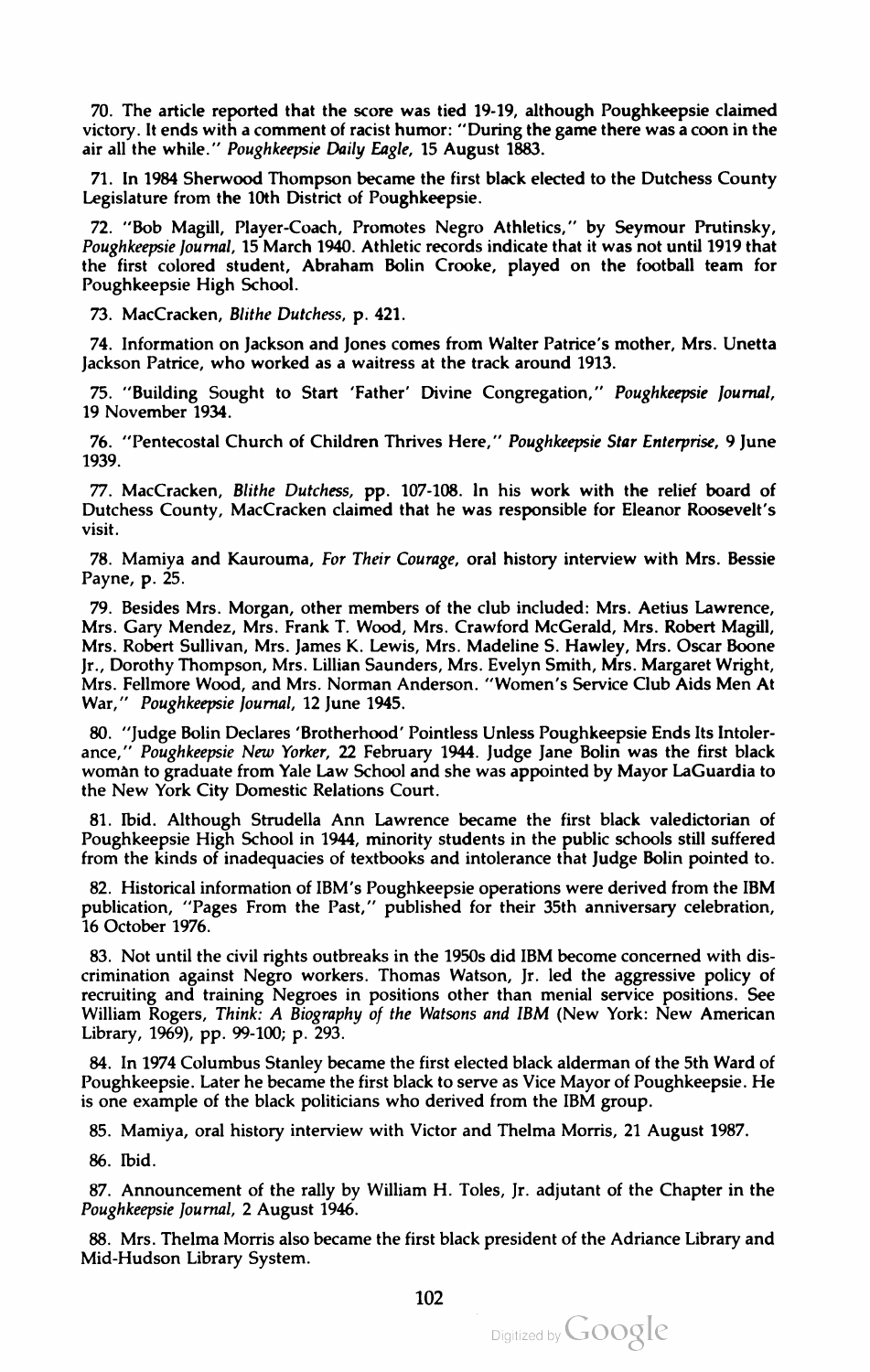89. Mrs. Stanley was Dean of Students ( 1968) and Assistant Principal ( 1972) at Poughkeepsie High School. She also became the first black president of the Poughkeepsie City Schools Administration Association .

90. In July 1969, Mrs. Benjamin was appointed to the State Department of Labor Ad visory Council on Minimum Wage Standards for farm workers. On June 8, 1981, she was honored for her service to the Dutchess/Ulster Migrant Committee as Coordinator and for three decades of service to migrant workers and their families in the Hudson Valley. Information on Mrs. Eleanor Benjamin came from her daughter Mrs. Shirley Benjamin Jackson.

91. Mamiya, oral history interview with Victor and Thelma Morris, 21 August 1987.

92. Oral history interview with Mrs. Earlene Patrice in Mamiya and Kaurouma, For Their Courage, p. 72.

93. Dutchess County Planning Board, Population: Analysis 1965, Forecast 1980 (Poughkeepsie, N.Y.: 1965), pp. 40-41; p. 102.

94. There is statistical evidence for this "white flight" from the city of Poughkeepsie. In 1960, there were 34,633 whites in the city . In 1980 the white population numbered 21,669, a decrease of about 13,000. See Dutchess County Planning Board, Dutchess County Data Books, 1965 and 1980.

95. Although there is a long history to the idea of a "free school district" in the plans for a separate high school in Spackenkill, there was also a significant racial factor involved in<br>the withdrawal from the Poughkeepsie district. Three Spackenkill clergymen, the Rev. Johannes Meester, the Rev. Thomas Denier, and the Rev. Richard Parker pointed to this factor in their statement to the public opposing the separate high school. "In effect, Spackenkill seeks to remain very separate, largely white and increasingly unequal.' " Clergymen Oppose Spackenkill's Plan ," Poughkeepsie Journal, <sup>19</sup> September 1969.

96. Morris also was the first black member of the City of Poughkeepsie (1967 ) and Dutchess County Planning Boards.

97. The black clergy included: The Rev. Thomas Jenkins of Second Baptist, the Rev. Verner Matthews of Ebenezer Baptist, the Rev. Starling Grayson of Beulah Baptist, and the Rev. Belvie Jackson of A.M.E. Zion . These disturbances were the most severe of those which had occurred in Poughkeepsie . <sup>5</sup> policemen were injured and <sup>30</sup> youths were arrested. Poughkeepsie Journal, 28, 29, 30 July 1967.

98. Ruppert Tarver, Jr. prepared the proposal for the founding of the Hudson Valley Opportunities Industrialization Center (HVOIC ) and he served on the first trustee board of the Poughkeepsie Area Fund. Marie Tarver became the first black chairperson of the Board and Campaign Chairperson of United Way of Dutchess County . Mrs. Barbara Jeter Jackson was chairperson of the Model Cities Program, Poughkeepsie Area No. 1 and the first black president of Region 2 Advisory Council of Model Cities (New York, New Jersey, and Puerto Rico) .

99. Mrs. Earline Patrice is popularly known as "Ms. Santa Claus" for her Christmas dinners and gifts for needy children. She is a community activist and organizer of other holiday, community wide dinners and parties for needy citizens of the city.

100. Vivian Tanner, painter and poetess, has had her paintings exhibited in galleries in New York, Connecticut, and Massachusetts. She is also the first black member of the Board of the Dutchess County Art Association (Barrett House). Myra Morris, daughter of Victor and Thelma Morris, became the first black member and soloist of the Poughkeepsie Ballet Theatre. Carol Crawford became the principal ballet dancer for the Dance Theater of Harlem after attending Poughkeepsie schools. William Duke, Jr. is an actor and producer in numerous professional productions including Falcon Crest.

101. Perinella F. Lewis became the co -founder of the Political Alliance of Poughkeepsie, one of the many political coalitions which arose from the late 1960's.